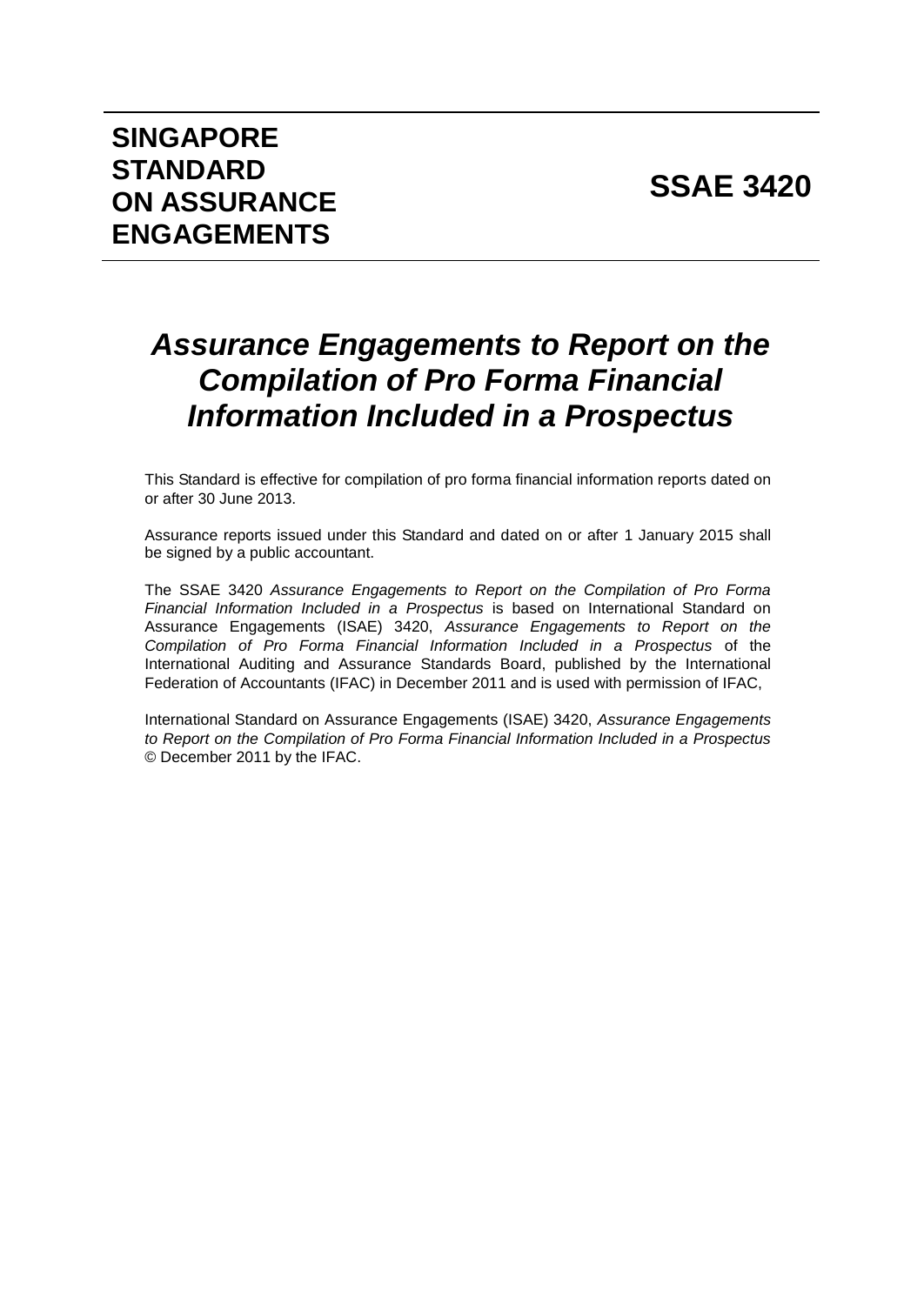Paragraph

# **SINGAPORE STANDARD ON ASSURANCE ENGAGEMENTS 3420**

# *ASSURANCE ENGAGEMENTS TO REPORT ON THE COMPILATION OF PRO FORMA FINANCIAL INFORMATION INCLUDED IN A PROSPECTUS*

(Effective for assurance reports dated on or after 30 June 2013)

# **CONTENTS**

|                                                                     | aragraph       |
|---------------------------------------------------------------------|----------------|
| <b>Foreword</b>                                                     |                |
| <b>Introduction</b>                                                 |                |
| Scope of this SSAE                                                  | $1 - 8$        |
| <b>Effective Date</b>                                               | 9              |
| <b>Objectives</b>                                                   | 10             |
| <b>Definitions</b>                                                  | 11             |
| <b>Requirements</b>                                                 |                |
| <b>SSAE 3000</b>                                                    | 12             |
| <b>Engagement Acceptance</b>                                        | 13             |
| Planning and Performing the Engagement                              | $14 - 27$      |
| Written Representations                                             | 28             |
| Forming the Opinion                                                 | $29 - 30$      |
| Form of Opinion                                                     | $31 - 34$      |
| Preparing the Assurance Report                                      | 35             |
| <b>Application and Other Explanatory Material</b>                   |                |
| Scope of this SSAE                                                  | A1             |
| Purpose of Pro Forma Financial Information Included in a Prospectus | $A2 - A3$      |
| Compilation of Pro Forma Financial Information                      | $A4 - A5$      |
| Nature of Reasonable Assurance Engagement                           | A <sub>6</sub> |
| Definitions                                                         | $A7 - A9$      |
| <b>Engagement Acceptance</b>                                        | A10-A12        |
| Planning and Performing the Engagement                              | A13-A44        |
| <b>Written Representations</b>                                      | A45            |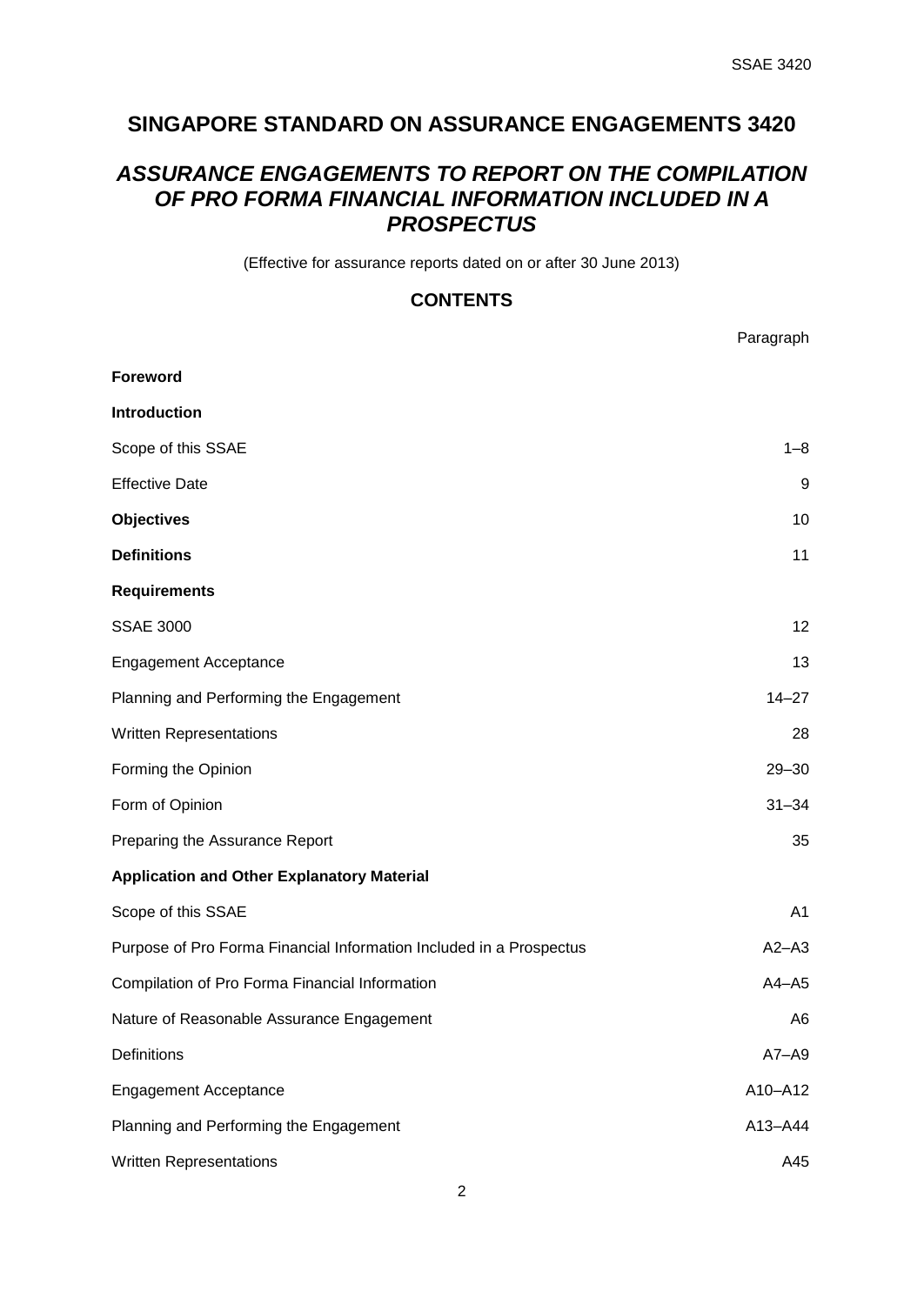| Forming the Opinion            | A46-A50 |
|--------------------------------|---------|
| Preparing the Assurance Report | A51-A57 |

Appendix: Illustrative Practitioner's Report with an Unmodified Opinion

Singapore Standard on Assurance Engagements (SSAE) 3420, *Assurance Engagements to Report on the Compilation of Pro Forma Financial Information Included in a Prospectus*, should be read in conjunction with the *Preface to the Singapore Quality Control, Auditing, Review, Other Assurance, and Related Services Pronouncements*.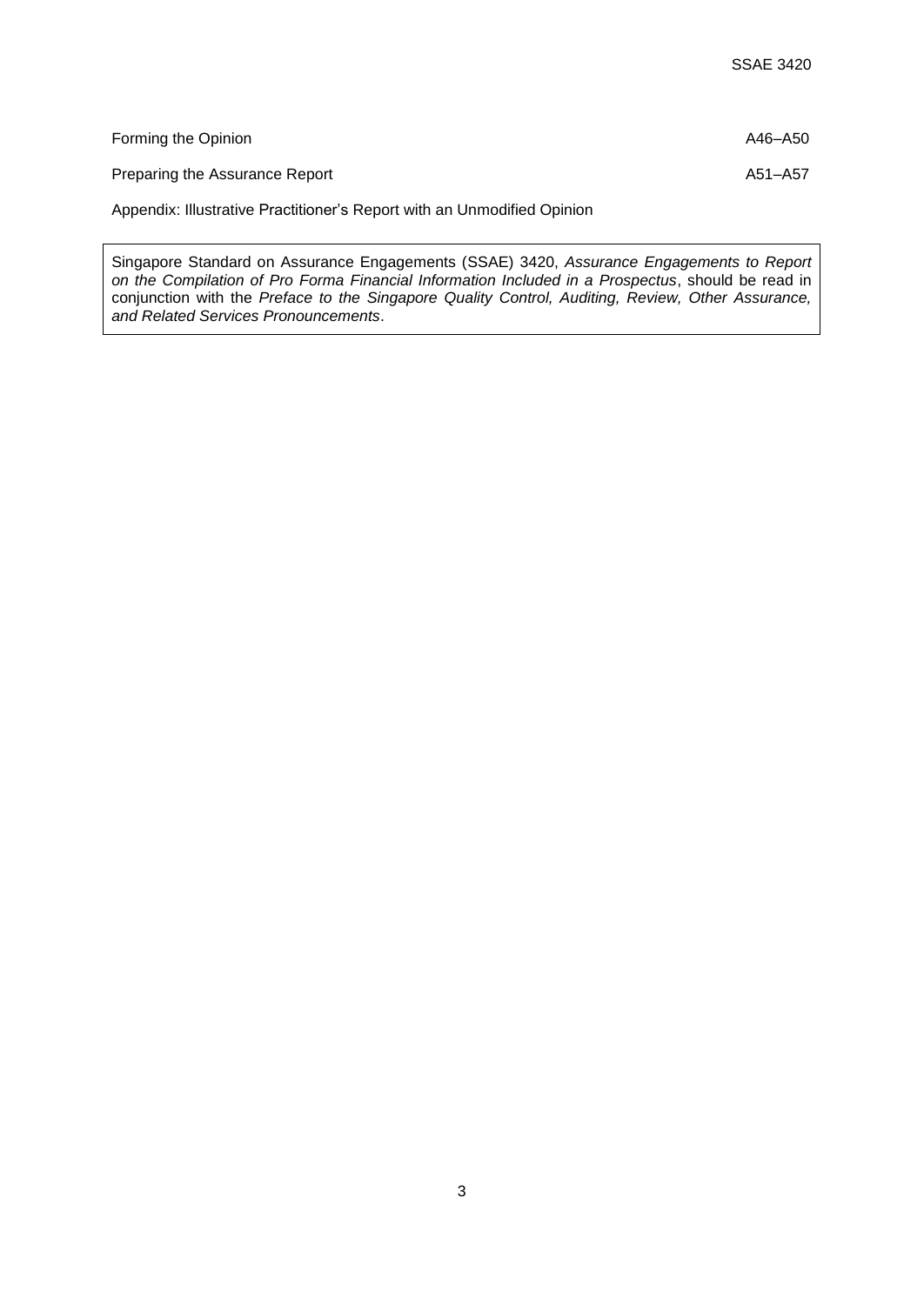# **SINGAPORE STANDARD ON ASSURANCE ENGAGEMENTS**

# **SSAE 3420**

# **Assurance Engagements to Report on the Compilation of Pro Forma Financial Information Included in a Prospectus**

# **Foreword**

This Standard is based on International Standard on Assurance Engagements 3420.

# **Introduction**

1

# **Scope of this SSAE**

1. This Singapore Standard on Assurance Engagements (SSAE) deals with reasonable assurance engagements undertaken by a practitioner<sup>1</sup> to report on the responsible party's<sup>2</sup> compilation of pro forma financial information included in a prospectus. The SSAE applies where such reporting is required by securities law or the regulation of the securities exchange ("relevant law or regulation") $3$  of Singapore and in cases where there are voluntary disclosures of pro forma financial information. (Ref: Para. A1)

## *Nature of the Practitioner's Responsibility*

- 2. In an engagement performed under this SSAE, the practitioner has no responsibility to compile the pro forma financial information for the entity; such responsibility rests with the responsible party. The practitioner's sole responsibility is to report on whether the pro forma financial information has been compiled, in all material respects, by the responsible party on the basis of the applicable criteria.
- 3. This SSAE does not deal with non-assurance engagements in which the practitioner is engaged by the entity to compile its historical financial statements.

## *Purpose of Pro Forma Financial Information Included in a Prospectus*

4. The purpose of pro forma financial information included in a prospectus is solely to illustrate the impact of a significant event or transaction on unadjusted financial information of the entity as if the event had occurred or the transaction had been undertaken at an earlier date selected for purposes of the illustration. This is achieved by applying pro forma adjustments to the unadjusted financial information. Pro forma financial information does not represent the entity's actual financial position, financial performance, or cash flows. (Ref: Para. A2–A3)

## *Compilation of Pro Forma Financial Information*

<sup>1</sup> The term "practitioner" is described in SSAE 3000, "*Assurance Engagements Other than Audits or Reviews of Historical Financial Information"*, paragraph 1.

<sup>2</sup> The *Singapore Framework for Assurance Engagements* (the Assurance Framework), paragraphs 25–26, describes the meaning of the term "responsible party." 3

This refers to the Securities and Futures Act (SFA), the Securities and Futures (Offers of Investments) (Shares and Debentures) Regulations 2005 (SFR) and other laws, rules or regulations that may be enacted from time to time, and, where securities are to be listed, the Singapore Exchange (SGX) Listing Rules.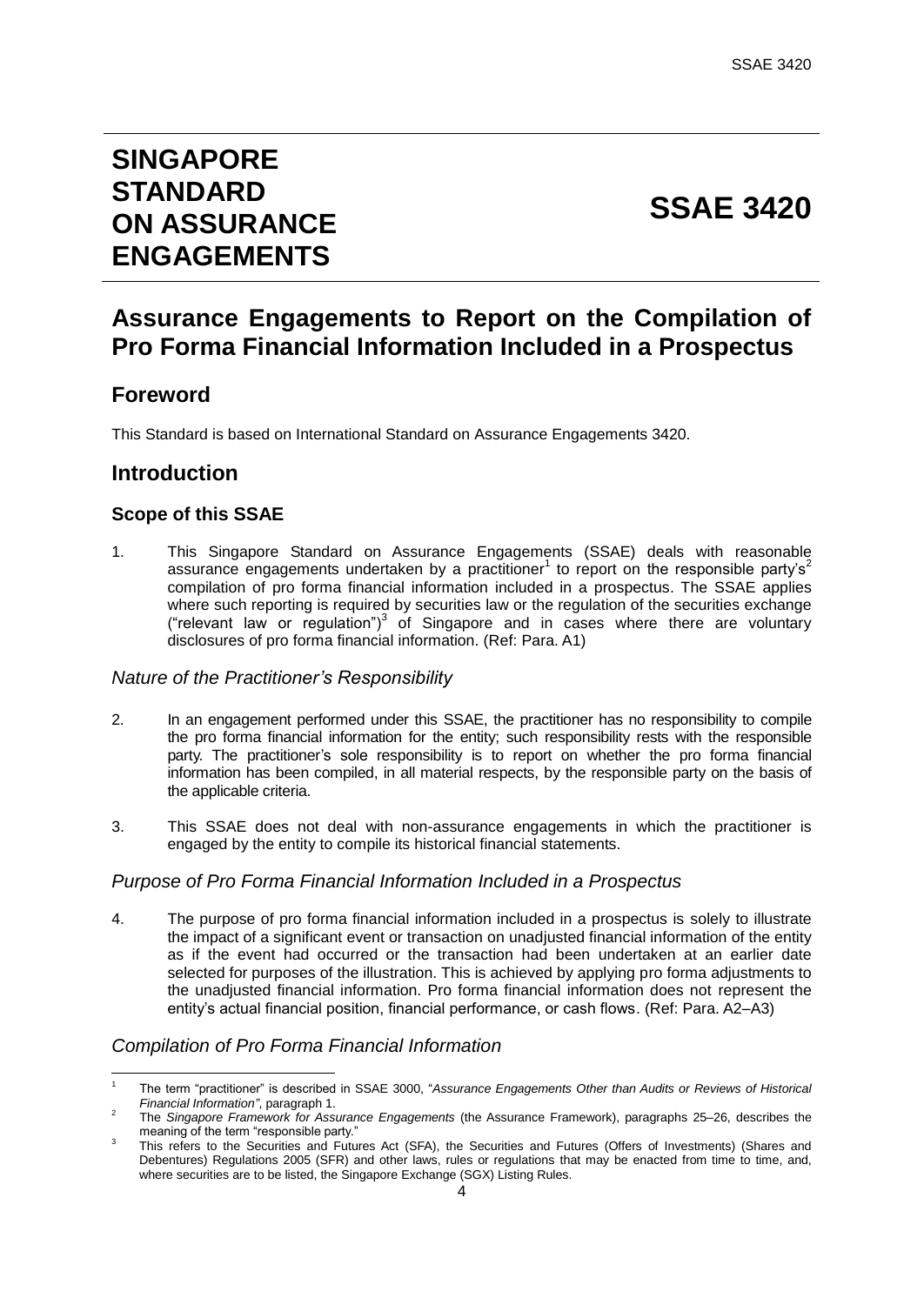- 5. The compilation of pro forma financial information involves the responsible party gathering, classifying, summarizing and presenting financial information that illustrates the impact of a significant event or transaction on unadjusted financial information of the entity as if the event had occurred or the transaction had been undertaken at the selected date. Steps involved in this process include:
	- Identifying the source of the unadjusted financial information to be used in compiling the pro forma financial information, and extracting the unadjusted financial information from that source; (Ref: Para. A4–A5)
	- Making pro forma adjustments to the unadjusted financial information for the purpose for which the pro forma financial information is presented; and
	- Presenting the resulting pro forma financial information with accompanying disclosures.

## *Nature of Reasonable Assurance Engagement*

- 6. A reasonable assurance engagement to report on the compilation of pro forma financial information involves performing the procedures set out in this SSAE to assess whether the applicable criteria used by the responsible party in the compilation of the pro forma financial information provide a reasonable basis for presenting the significant effects directly attributable to the event or transaction, and to obtain sufficient appropriate evidence about whether: (Ref: Para. A6)
	- The related pro forma adjustments give appropriate effect to those criteria; and
	- The resulting pro forma column (see paragraph 11(c)) reflects the proper application of those adjustments to the unadjusted financial information.

It also involves evaluating the overall presentation of the pro forma financial information. The engagement, however, does not involve the practitioner updating or reissuing any reports or opinions on any historical financial information used in compiling the pro forma financial information, or performing an audit or review of the financial information used in compiling the pro forma financial information.

## *Relationship with Other Professional Pronouncements*

- 7. The performance of assurance engagements other than audits or reviews of historical financial information requires the practitioner to comply with SSAE  $3000^4$ . SSAE 3000 includes requirements in relation to such topics as engagement acceptance, planning, evidence, and documentation that apply to all assurance engagements, including engagements in accordance with this SSAE. This SSAE expands on how SSAE 3000 is to be applied in a reasonable assurance engagement to report on the compilation of pro forma financial information included in a prospectus. The *Singapore Framework for Assurance Engagements* (Assurance Framework), which defines and describes the elements and objectives of an assurance engagement, provides context for understanding this SSAE and SSAE 3000.
- 8. Compliance with SSAE 3000 requires, among other things, that the practitioner:
	- Comply with the independence and other requirements of the Accounting and Corporate Regulatory Authority Code of Professional Conduct and Ethics (ACRA Code); and
	- $\bullet$  Implement quality control procedures that are applicable to the individual engagement<sup>5</sup>.

<sup>1</sup> <sup>4</sup> SSAE 3000, "*Assurance Engagements Other than Audits or Reviews of Historical Financial Information"*

<sup>5</sup> SSAE 3000, paragraphs 4 and 6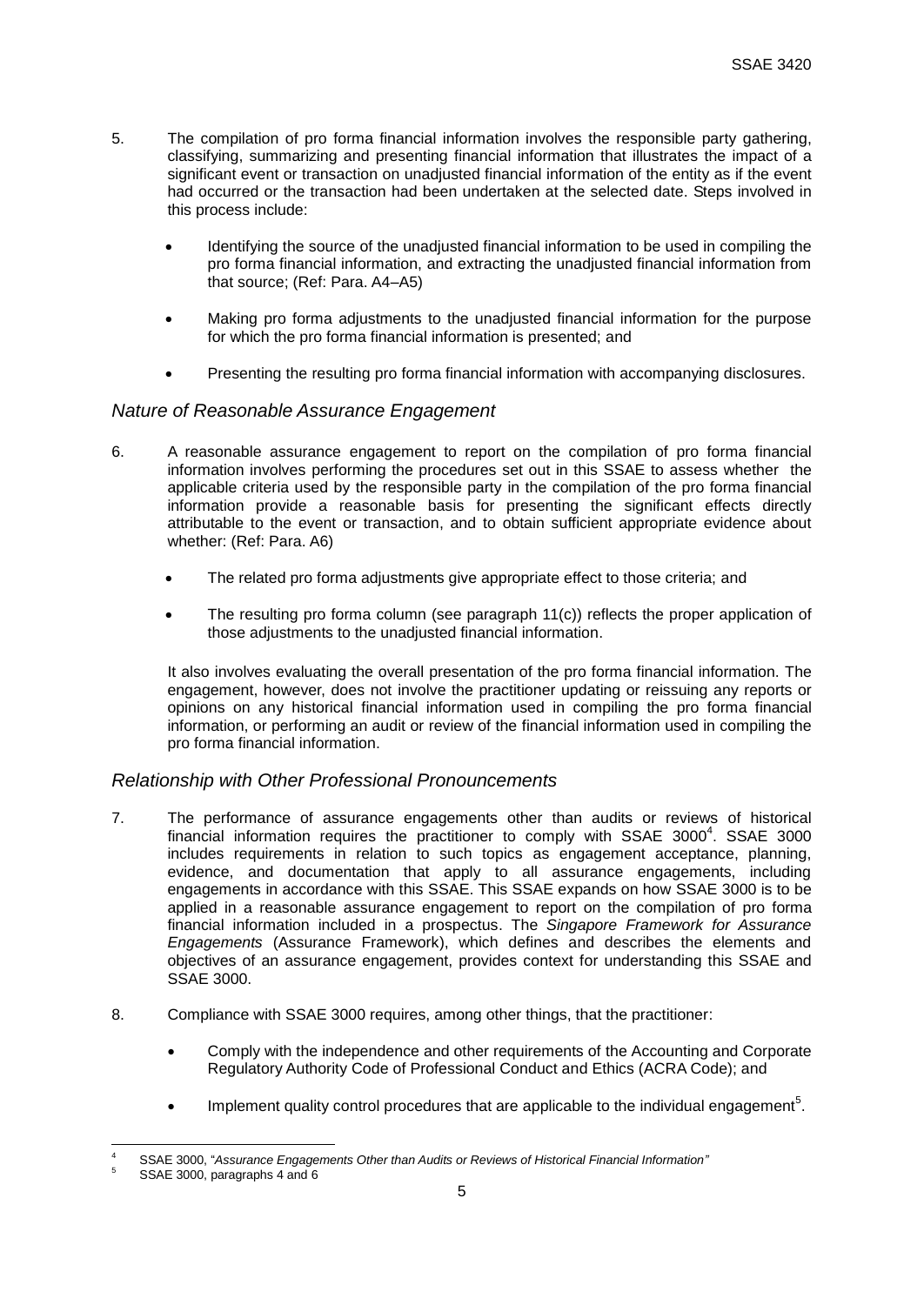# **Effective Date**

9. This SSAE is effective for assurance reports dated on or after 30 June 2013.

# **Objectives**

- 10. The objectives of the practitioner are:
	- (a) To obtain reasonable assurance about whether the pro forma financial information has been compiled, in all material respects, by the responsible party on the basis of the applicable criteria; and
	- (b) To report in accordance with the practitioner's findings.

# **Definitions**

- 11. For purposes of this SSAE, the following terms have the meanings attributed below:
	- (a) Applicable criteria The criteria used by the responsible party when compiling the pro forma financial information. Criteria may be established by an authorized or recognized standard-setting organization or by law or regulation. Where established criteria do not exist, they will be developed by the responsible party. (Ref: Para. A7–A9)
	- (b) Pro forma adjustments In relation to unadjusted financial information, these include:
		- (i) Adjustments to unadjusted financial information that illustrate the impact of a significant event or transaction ("event" or "transaction") as if the event had occurred or the transaction had been undertaken at an earlier date selected for purposes of the illustration; and
		- (ii) Adjustments to unadjusted financial information that are necessary for the pro forma financial information to be compiled on a basis consistent with the applicable financial reporting framework of the reporting entity ("entity") and its accounting policies under that framework. (Ref: Para. A15–A16)

Pro forma adjustments include the relevant financial information of a business that has been, or is to be, acquired ("acquiree"), or a business that has been, or is to be, divested ("divestee"), to the extent that such information is used in compiling the pro forma financial information ("acquiree or divestee financial information").

- (c) Pro forma financial information Financial information shown together with adjustments to illustrate the impact of an event or transaction on unadjusted financial information as if the event had occurred or the transaction had been undertaken at an earlier date selected for purposes of the illustration. In this SSAE, it is presumed that pro forma financial information is presented in columnar format consisting of (a) the unadjusted financial information; (b) the pro forma adjustments; and (c) the resulting pro forma column. (Ref: Para. A2)
- (d) Prospectus A document issued pursuant to legal or regulatory requirements relating to the entity's securities on which it is intended that a third party should make an investment decision. For the purpose of this standard, this includes circular, offer document, offer information statement and other public documents prescribed by the relevant law or regulation.
- (e) Published financial information Financial information of the entity or of an acquiree or a divestee that is made available publicly.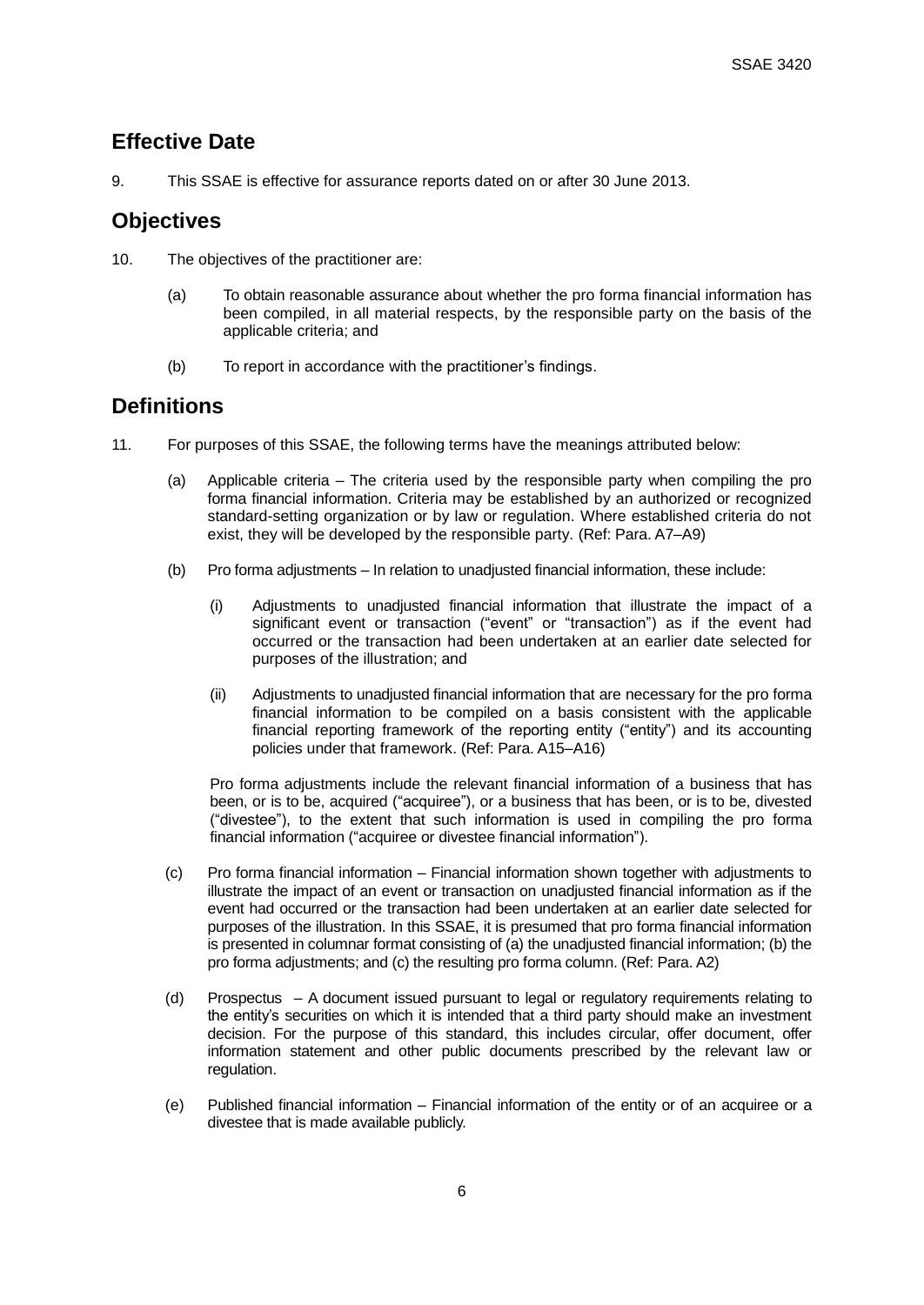(f) Unadjusted financial information – Financial information of the entity to which pro forma adjustments are applied by the responsible party. (Ref: Para. A4–A5)

# **Requirements**

# **SSAE 3000**

12. The practitioner shall not represent compliance with this SSAE unless the practitioner has complied with the requirements of both this SSAE and SSAE 3000.

# **Engagement Acceptance**

- 13. Before agreeing to accept an engagement to report on whether pro forma financial information included in a prospectus has been compiled, in all material respects, on the basis of the applicable criteria, the practitioner shall:
	- (a) Determine that the practitioner has the capabilities and competence to perform the engagement; (Ref: Para. A10)
	- (b) On the basis of a preliminary knowledge of the engagement circumstances and discussion with the responsible party, determine that the applicable criteria are suitable and that it is unlikely that the pro forma financial information will be misleading for the purpose for which it is intended;
	- (c) Evaluate the wording of the opinion prescribed by the relevant law or regulation, if any, to determine that the practitioner will likely be able to express the opinion so prescribed based on performing the procedures specified in this SSAE; (Ref: Para. A54–A56)
	- (d) Where the sources from which the unadjusted financial information and any acquiree or divestee financial information have been extracted have been audited or reviewed and a modified audit opinion or review conclusion has been expressed, or the report contains an Emphasis of Matter paragraph, consider whether or not the relevant law or regulation permits the use of, or reference in the practitioner's report to, the modified audit opinion or review conclusion or the report containing the Emphasis of Matter paragraph with respect to such sources;
	- (e) If the entity's historical financial information has never been audited or reviewed, consider whether the practitioner can obtain a sufficient understanding of the entity and its accounting and financial reporting practices to perform the engagement; (Ref: Para. A31)
	- (f) If the event or transaction includes an acquisition and the acquiree's historical financial information has never been audited or reviewed, consider whether the practitioner can obtain a sufficient understanding of the acquiree and its accounting and financial reporting practices to perform the engagement; and
	- (g) Obtain the agreement of the responsible party that it acknowledges and understands its responsibility for: (Ref: Para. A11–A12)
		- (i) Adequately disclosing and describing the applicable criteria to the intended users if these are not publicly available;
		- (ii) Compiling the pro forma financial information on the basis of the applicable criteria; and
		- (iii) Providing the practitioner with:
			- a. Access to all information (including, when needed for purposes of the engagement, information of the acquiree(s) in a business combination), such as records, documentation and other material, relevant to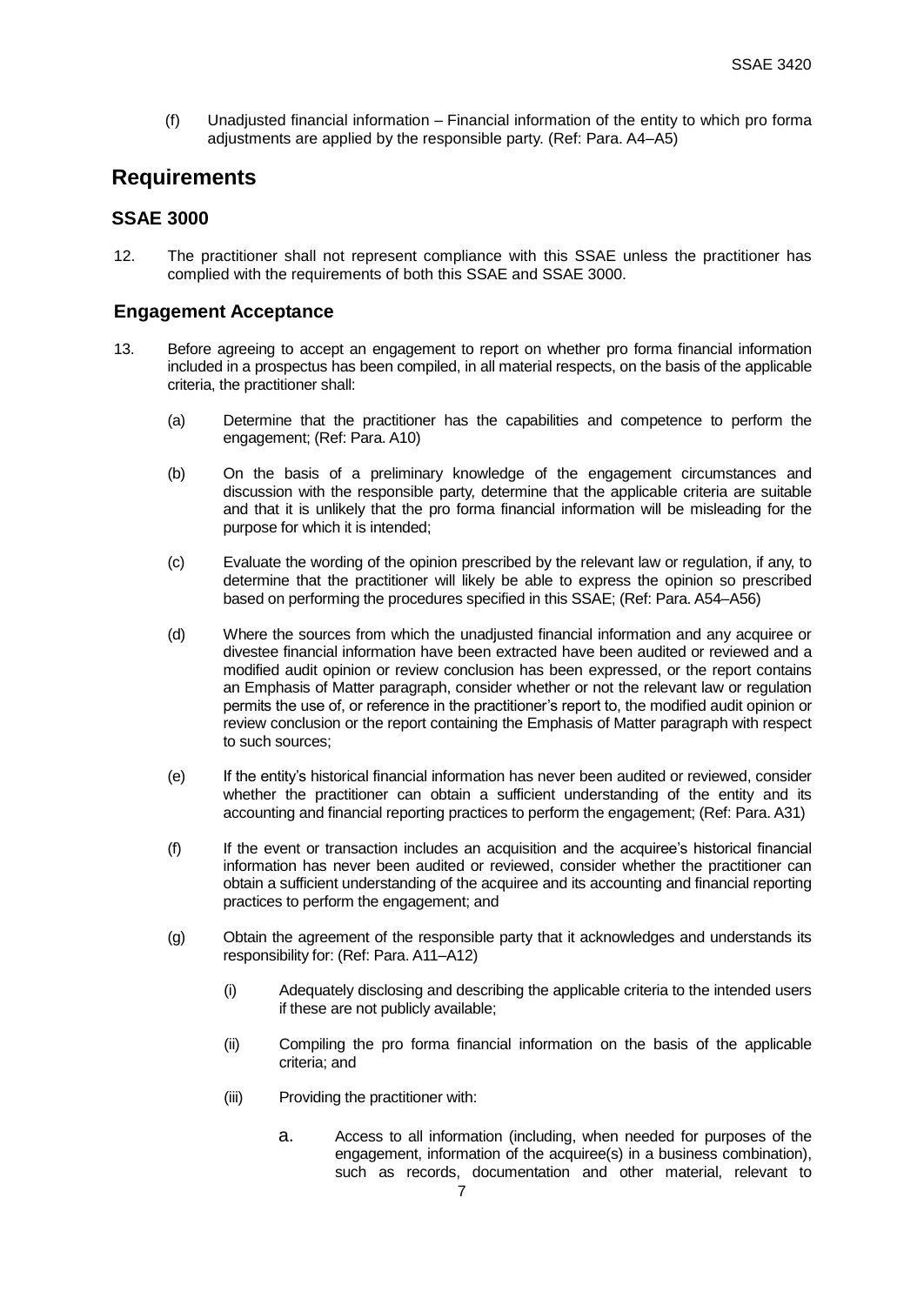evaluating whether the pro forma financial information has been compiled, in all material respects, on the basis of the applicable criteria;

- b. Additional information that the practitioner may request from the responsible party for the purpose of the engagement;
- c. Access to those within the entity and the entity's advisors from whom the practitioner determines it necessary to obtain evidence relating to evaluating whether the pro forma financial information has been compiled, in all material respects, on the basis of the applicable criteria; and
- d. When needed for purposes of the engagement, access to appropriate individuals within the acquiree(s) in a business combination.

## **Planning and Performing the Engagement**

#### *Assessing the Suitability of the Applicable Criteria*

- 14. The practitioner shall assess whether the applicable criteria are suitable, as required by SSAE  $3000^6$ , and in particular shall determine that they include, at a minimum, that:
	- (a) The unadjusted financial information be extracted from an appropriate source; (Ref: Para. A4–A5, A27)
	- (b) The pro forma adjustments be:
		- (i) Directly attributable to the event or transaction; (Ref: Para. A13)
		- (ii) Factually supportable; and (Ref: Para. A14)
		- (iii) Consistent with the entity's applicable financial reporting framework and its accounting policies under that framework; and (Ref: Para. A15–A16)
	- (c) Appropriate presentation be made and disclosures be provided to enable the intended users to understand the information conveyed. (Ref: Para. A2–A3, A42)
- 15. In addition, the practitioner shall assess whether the applicable criteria are:
	- (a) Consistent, and do not conflict, with relevant law or regulation; and
	- (b) Unlikely to result in pro forma financial information that is misleading.

#### *Materiality*

16. When planning and performing the engagement, the practitioner shall consider materiality with respect to evaluating whether the pro forma financial information has been compiled, in all material respects, on the basis of the applicable criteria. (Ref: Para. A17–A18)

# *Obtaining an Understanding of How the Responsible Party Has Compiled the Pro Forma Financial Information and Other Engagement Circumstances*

17. The practitioner shall obtain an understanding of: (Ref: Para. A19)

<sup>&</sup>lt;u>.</u> SSAE 3000, paragraph 19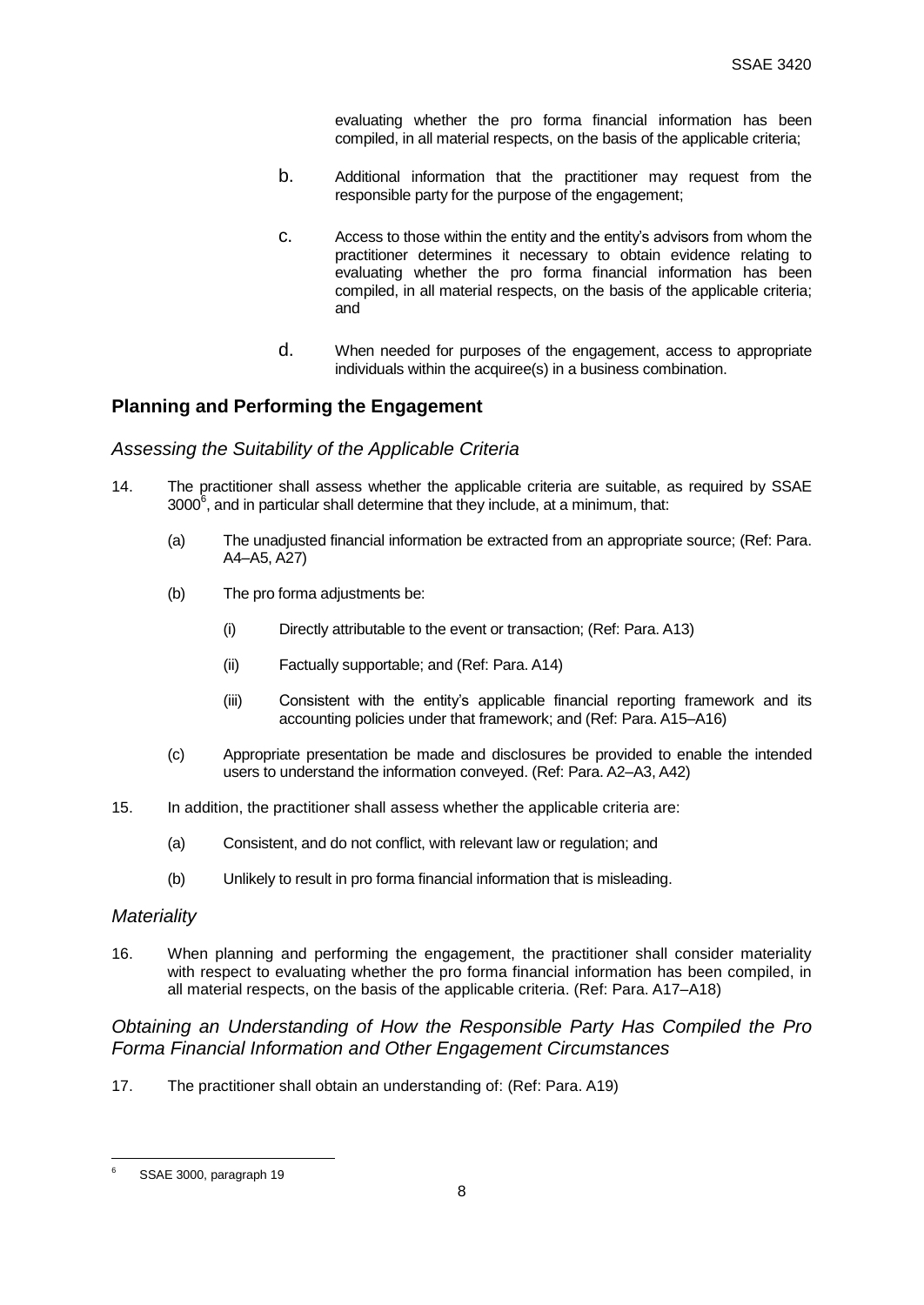- (a) The event or transaction in respect of which the pro forma financial information is being compiled;
- (b) How the responsible party has compiled the pro forma financial information; (Ref: Para. A20–A21)
- (c) The nature of the entity and any acquiree or divestee, including: (Ref: Para. A22– A23)
	- (i) Their operations;
	- (ii) Their assets and liabilities; and
	- (iii) The way they are structured and how they are financed;
- (d) Relevant industry, legal and regulatory, and other external factors pertaining to the entity and any acquiree or divestee; and (Ref: Para. A24–A26)
- (e) The applicable financial reporting framework and the accounting and financial reporting practices of the entity and of any acquiree or divestee, including their selection and application of accounting policies.

#### *Obtaining Evidence about the Appropriateness of the Source from Which the Unadjusted Financial Information Has Been Extracted*

- 18. The practitioner shall determine whether the responsible party has extracted the unadjusted financial information from an appropriate source. (Ref: Para. A27–A28)
- 19. If there is no audit or review report on the source from which the unadjusted financial information has been extracted, the practitioner shall perform procedures to be satisfied that the source is appropriate. (Ref: Para. A29–A31)
- 20. The practitioner shall determine whether the responsible party has appropriately extracted the unadjusted financial information from the source.

#### *Obtaining Evidence about the Appropriateness of the Pro Forma Adjustments*

- 21. In evaluating whether the pro forma adjustments are appropriate, the practitioner shall determine whether the responsible party has identified the pro forma adjustments necessary to illustrate the impact of the event or transaction at the date or for the period of the illustration. (Ref: Para. A32)
- 22. In determining whether the pro forma adjustments are in accordance with the applicable criteria, the practitioner shall determine whether they are:
	- (a) Directly attributable to the event or transaction; (Ref: Para. A13)
	- (b) Factually supportable. If acquiree or divestee financial information is included in the pro forma adjustments and there is no audit or review report on the source from which such financial information has been extracted, the practitioner shall perform procedures to be satisfied that the financial information is factually supportable; and (Ref: Para. A14, A33–A38)
	- (c) Consistent with the entity's applicable financial reporting framework and its accounting policies under that framework. (Ref: Para. A15-A16)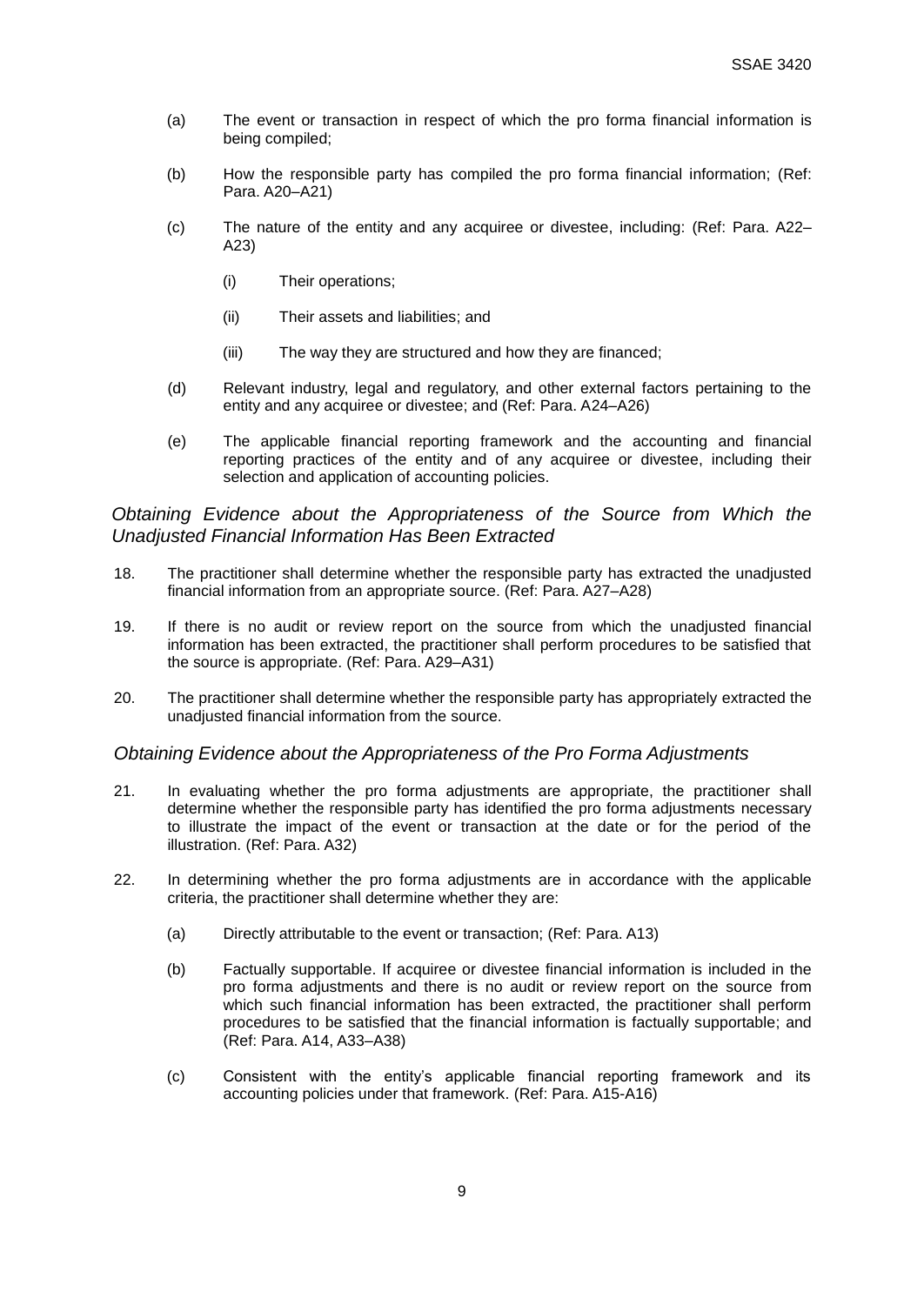*Modified Audit Opinion or Review Conclusion, or Emphasis of Matter Paragraph, with Respect to the Source from Which the Unadjusted Financial Information Has Been Extracted or the Source from Which the Acquiree or Divestee Financial Information Has Been Extracted* 

- 23. A modified audit opinion or review conclusion may have been expressed with respect to either the source from which the unadjusted financial information has been extracted or the source from which the acquiree or divestee financial information has been extracted, or a report containing an Emphasis of Matter paragraph may have been issued with respect to such source. In such circumstances, if the relevant law or regulation does not prohibit the use of such a source, the practitioner shall evaluate:
	- (a) The potential consequence on whether the pro forma financial information has been compiled, in all material respects, on the basis of the applicable criteria; (Ref: Para. A39)
	- (b) What further appropriate action to take; and (Ref: Para. A40)
	- (c) Whether there is any effect on the practitioner's ability to report in accordance with the terms of the engagement, including any effect on the practitioner's report.

## *Source from Which the Unadjusted Financial Information Has Been Extracted or Pro Forma Adjustments Not Appropriate*

- 24. If, on the basis of the procedures performed, the practitioner identifies that the responsible party has:
	- (a) Used an inappropriate source from which to extract the unadjusted financial information; or
	- (b) Omitted a pro forma adjustment that should be included, applied a pro forma adjustment that is not in accordance with the applicable criteria or otherwise inappropriately applied a pro forma adjustment,

the practitioner shall discuss the matter with the responsible party. If the practitioner is unable to agree with the responsible party as to how the matter should be resolved, the practitioner shall evaluate what further action to take. (Ref: Para. A40)

*Obtaining Evidence about the Calculations within the Pro Forma Financial Information*

25. The practitioner shall determine whether the calculations within the pro forma financial information are arithmetically accurate.

#### *Evaluating the Presentation of the Pro Forma Financial Information*

- 26. The practitioner shall evaluate the presentation of the pro forma financial information. This shall include consideration of:
	- (a) The overall presentation and structure of the pro forma financial information, including whether it is clearly labeled to distinguish it from historical or other financial information; (Ref: Para. A2–A3)
	- (b) Whether the pro forma financial information and related explanatory notes illustrate the impact of the event or transaction in a manner that is not misleading; (Ref: Para. A41)
	- (c) Whether appropriate disclosures are provided with the pro forma financial information to enable the intended users to understand the information conveyed; and (Ref: Para. A42)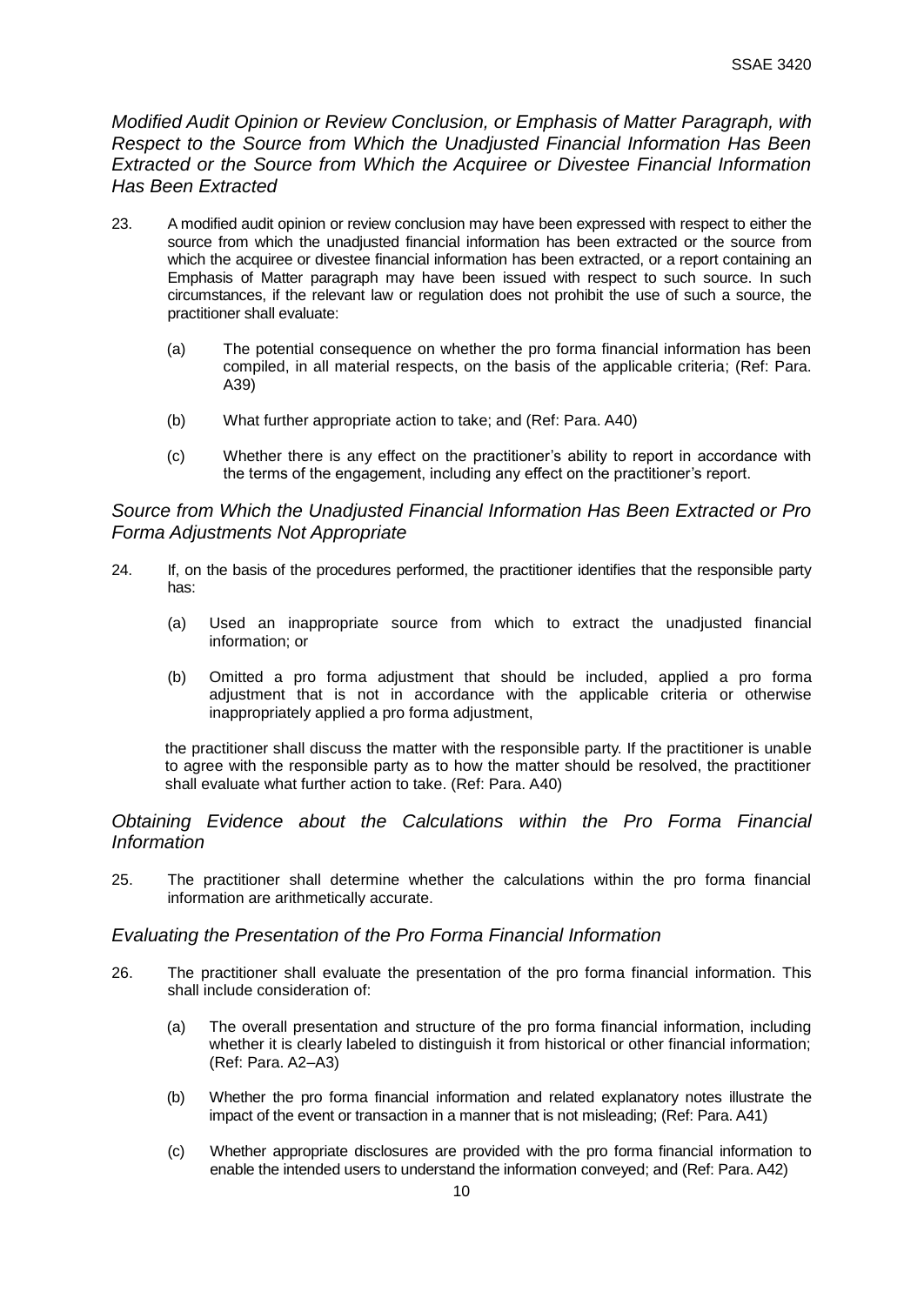- (d) Whether the practitioner has become aware of any significant events subsequent to the date of the source from which the unadjusted financial information has been extracted that may require reference to, or disclosure in, the pro forma financial information. (Ref: Para. A43)
- 27. The practitioner shall read the other information included in the prospectus containing the pro forma financial information to identify material inconsistencies, if any, with the pro forma financial information. If, on reading the other information, the practitioner identifies a material inconsistency or becomes aware of a material misstatement of fact in that other information, the practitioner shall discuss the matter with the responsible party. If correction of the matter is necessary and the responsible party refuses to do so, the practitioner shall take further appropriate action. (Ref: Para. A44)

#### **Written Representations**

- 28. The practitioner shall request written representations from the responsible party that:
	- (a) In compiling the pro forma financial information, the responsible party has identified all appropriate pro forma adjustments necessary to illustrate the impact of the event or transaction at the date or for the period of the illustration; and (Ref: Para. A45)
	- (b) The pro forma financial information has been compiled, in all material respects, on the basis of the applicable criteria.

# **Forming the Opinion**

- 29. The practitioner shall form an opinion on whether the pro forma financial information has been compiled, in all material respects, by the responsible party on the basis of the applicable criteria. (Ref: Para. A46–A48)
- 30. In order to form that opinion, the practitioner shall conclude whether the practitioner has obtained sufficient appropriate evidence about whether the compilation of the pro forma financial information is free from material omissions, or inappropriate use or application of a pro forma adjustment. That conclusion shall include an evaluation of whether the responsible party has adequately disclosed and described the applicable criteria to the extent that these are not publicly available. (Ref: Para. A49–A50)

# **Form of Opinion**

#### *Unmodified Opinion*

31. The practitioner shall express an unmodified opinion when the practitioner concludes that the pro forma financial information has been compiled, in all material respects, by the responsible party on the basis of the applicable criteria.

## *Modified Opinion*

- 32. In many jurisdictions, the relevant law or regulation precludes publication of a prospectus that contains a modified opinion with regard to whether the pro forma financial information has been compiled, in all material respects, on the basis of the applicable criteria. Where this is the case and the practitioner concludes that a modified opinion is nevertheless appropriate in accordance with SSAE 3000, the practitioner shall discuss the matter with the responsible party. If the responsible party does not agree to make the necessary changes, the practitioner shall:
	- (a) Withhold the report;
	- (b) Withdraw from the engagement; or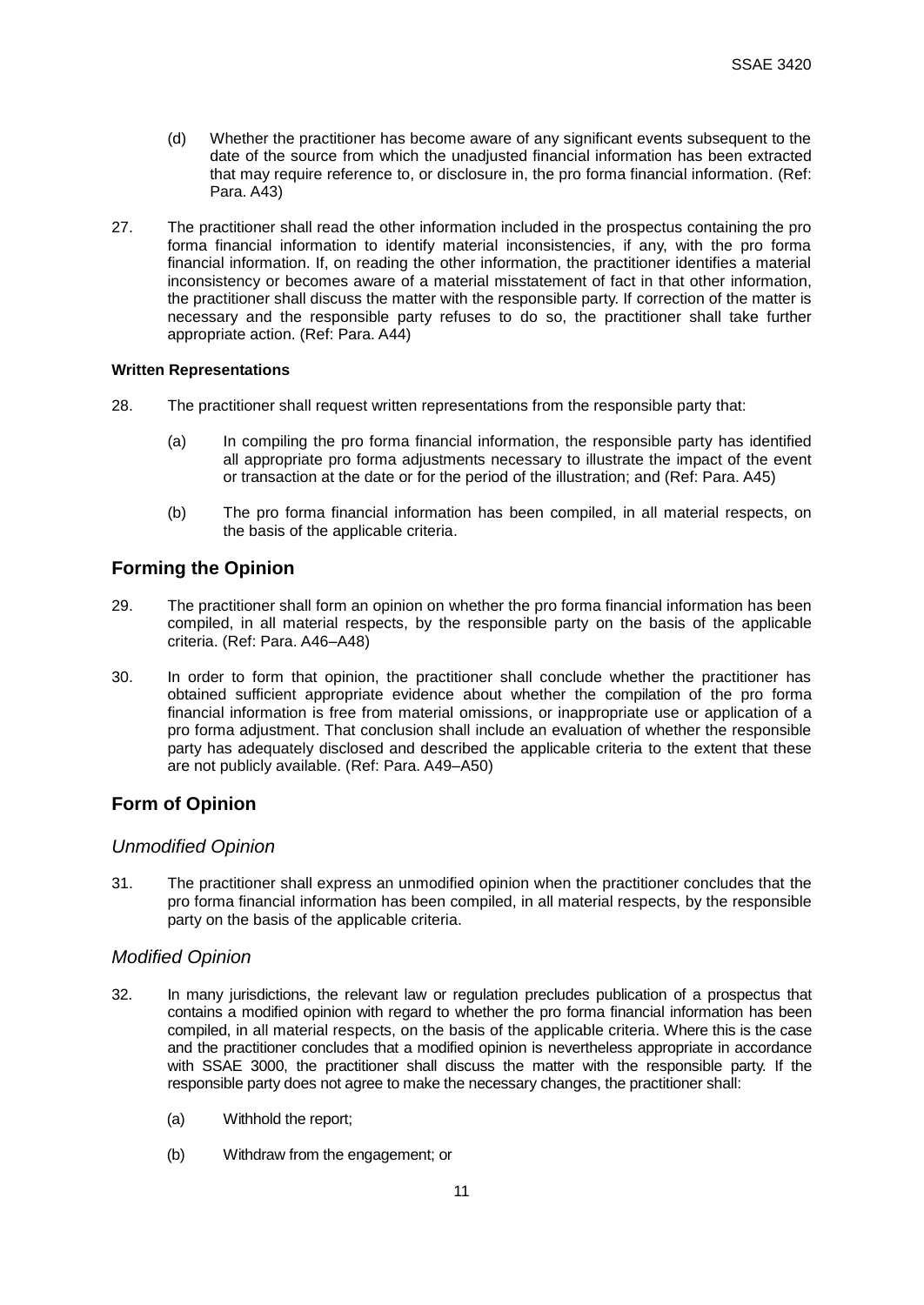- (c) Consider seeking legal advice.
- 33. In some jurisdictions, the relevant law or regulation may not preclude publication of a prospectus that contains a modified opinion with regard to whether the pro forma financial information has been compiled, in all material respects, on the basis of the applicable criteria. In such jurisdictions, if the practitioner determines that a modified opinion is appropriate in accordance with SSAE 3000, the practitioner shall apply the requirements in SSAE 3000 $^7$  regarding modified opinions.

#### *Emphasis of Matter Paragraph*

34. In some circumstances, the practitioner may consider it necessary to draw users' attention to a matter presented or disclosed in the pro forma financial information or the accompanying explanatory notes. This would be the case when, in the practitioner's opinion, the matter is of such importance that it is fundamental to users' understanding of whether the pro forma financial information has been compiled, in all material respects, on the basis of the applicable criteria. In such circumstances, the practitioner shall include an Emphasis of Matter paragraph in the practitioner's report provided that the practitioner has obtained sufficient appropriate evidence that the matter does not affect whether the pro forma financial information has been compiled, in all material respects, on the basis of the applicable criteria. Such a paragraph shall refer only to information presented or disclosed in the pro forma financial information or the accompanying explanatory notes.

#### **Preparing the Assurance Report**

- 35. The practitioner's report shall include the following basic elements: (Ref: Para. A57)
	- (a) A title that clearly indicates that the report is an independent assurance report; (Ref: Para. A51)
	- (b) An addressee(s), as agreed in the terms of engagement; (Ref: Para. A52)
	- (c) Introductory paragraphs that identify: (Ref: Para. A53)
		- (i) The pro forma financial information;
		- (ii) The source from which the unadjusted financial information has been extracted, and whether or not an audit or review report on such a source has been published;
		- (iii) The period covered by, or the date of, the pro forma financial information; and
		- (iv) A reference to the applicable criteria on the basis of which the responsible party has performed the compilation of the pro forma financial information, and the source of the criteria;
	- (d) A statement that the responsible party is responsible for compiling the pro forma financial information on the basis of the applicable criteria;
	- (e) A description of the practitioner's responsibilities, including statements that:
		- (i) The practitioner's responsibility is to express an opinion about whether the pro forma financial information has been compiled, in all material respects, by the responsible party on the basis of the applicable criteria;
		- (ii) For purposes of this engagement, the practitioner is not responsible for updating or reissuing any reports or opinions on any historical financial information used in

<sup>&</sup>lt;u>.</u> SSAE 3000, paragraphs 51-52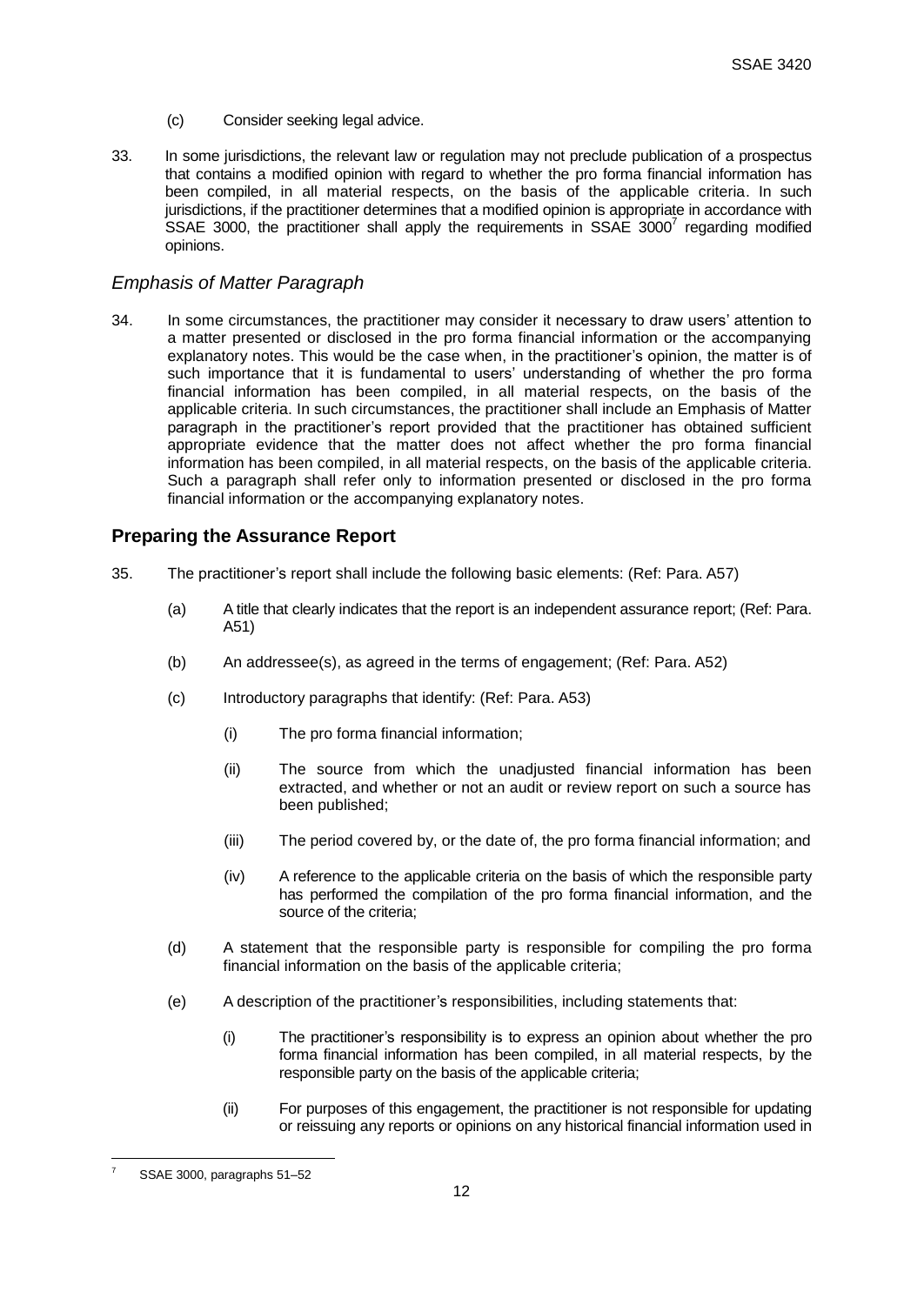compiling the pro forma financial information, nor has the practitioner, in the course of this engagement, performed an audit or review of the financial information used in compiling the pro forma financial information; and

- (iii) The purpose of pro forma financial information included in a prospectus is solely to illustrate the impact of a significant event or transaction on unadjusted financial information of the entity as if the event had occurred or the transaction had been undertaken at an earlier date selected for purposes of the illustration. Accordingly, the practitioner does not provide any assurance that the actual outcome of the event or transaction at that date would have been as presented;
- (f) A statement that the engagement was performed in accordance with SSAE 3420, *Assurance Engagements to Report on the Compilation of Pro Forma Financial Information Included in a Prospectus*, which requires that the practitioner comply with ethical requirements and plan and perform procedures to obtain reasonable assurance about whether the responsible party has compiled, in all material respects, the pro forma financial information on the basis of the applicable criteria;
- (g) Statements that:
	- (i) A reasonable assurance engagement to report on whether the pro forma financial information has been compiled, in all material respects, on the basis of the applicable criteria involves performing procedures to assess whether the applicable criteria used by the responsible party in the compilation of the pro forma financial information provide a reasonable basis for presenting the significant effects directly attributable to the event or transaction, and to obtain sufficient appropriate evidence about whether:
		- The related pro forma adjustments give appropriate effect to those criteria; and
		- The pro forma financial information reflects the proper application of those adjustments to the unadjusted financial information;
	- (ii) The procedures selected depend on the practitioner's judgment, having regard to the practitioner's understanding of the nature of the entity, the event or transaction in respect of which the pro forma financial information has been compiled, and other relevant engagement circumstances; and
	- (iii) The engagement also involves evaluating the overall presentation of the pro forma financial information;
- (h) Unless otherwise required by law or regulation, the practitioner's opinion using one of the following phrases, which are regarded as being equivalent: (Ref: Para. A54–A56)
	- (i) The pro forma financial information has been compiled, in all material respects, on the basis of the [*applicable criteria*]; or
	- (ii) The pro forma financial information has been properly compiled on the basis stated;
- (i) The practitioner's signature;
- (j) The date of the report; and
- (k) The location in the jurisdiction where the practitioner practices.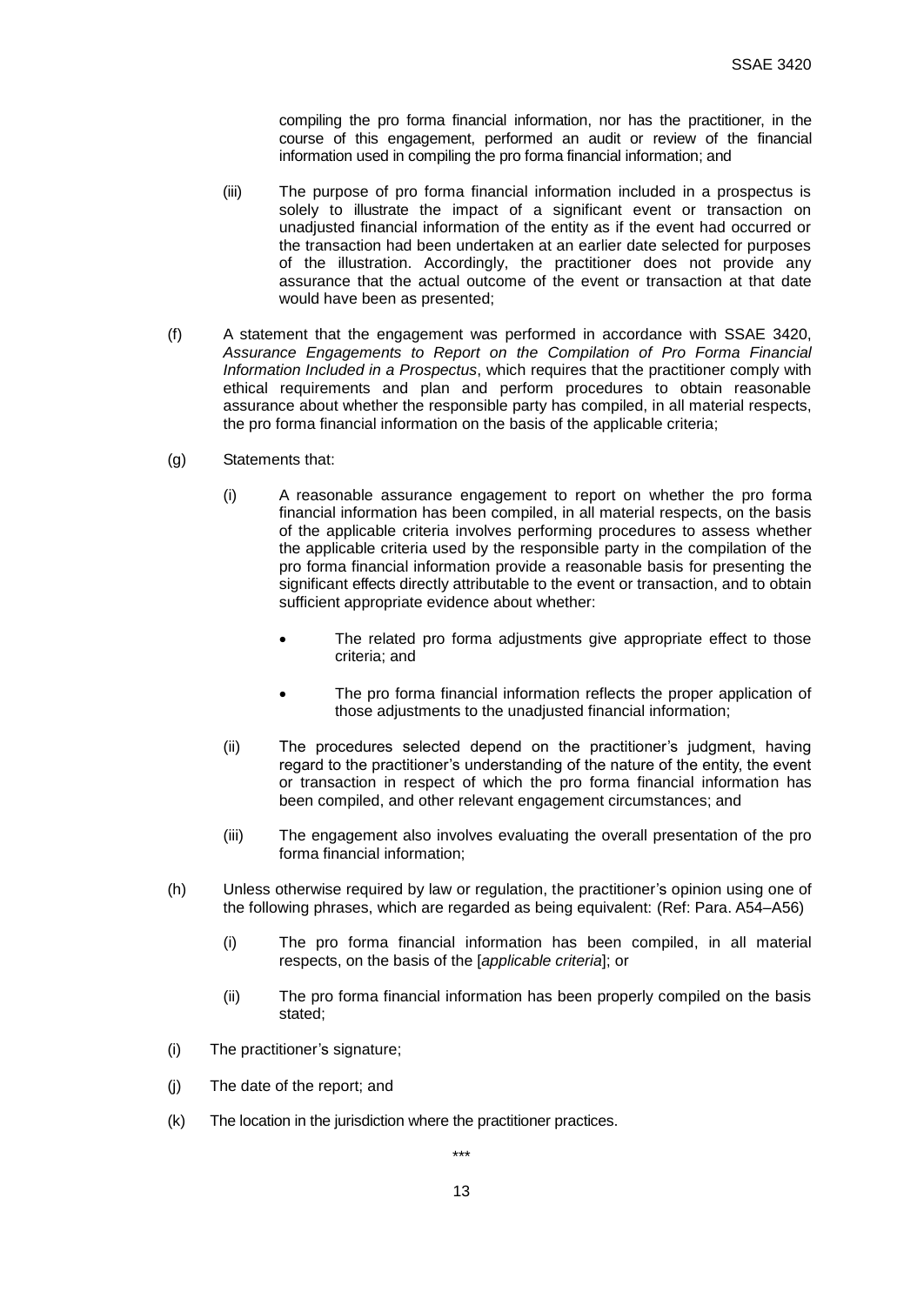# **Application and Other Explanatory Material**

## **Scope of this SSAE** (Ref: Para. 1)

A1. This standard does not deal with circumstances where pro forma financial information is provided as part of the entity's financial statements pursuant to the requirements of an applicable financial reporting framework.

#### **Purpose of Pro Forma Financial Information Included in a Prospectus** (Ref: Para. 4, 11(c), 14(c), 26(a))

- A2. Pro forma financial information is accompanied by related explanatory notes that often disclose the matters set out in paragraph A42.
- A3. Different presentations of pro forma financial information may be included in the prospectus depending on the nature of the event or transaction and how the responsible party intends to illustrate the impact of such event or transaction on the unadjusted financial information of the entity. For example, the entity may acquire a number of businesses prior to an initial public offering. In such circumstances, the responsible party may choose to present a pro forma net asset statement to illustrate the impact of the acquisitions on the entity's financial position and key ratios such as debt to equity as if the acquired businesses had been combined with the entity at an earlier date. The responsible party may also choose to present a pro forma income statement to illustrate what the results of operations might have been for the period ended on that date. In such cases, the nature of the pro forma financial information may be described by titles such as "Statement of Pro Forma Net Assets as at 31 December 20X1" and "Pro Forma Income Statement for the Year Ended 31 December 20X1."

## **Compilation of Pro Forma Financial Information**

*Unadjusted Financial Information* (Ref: Para. 5, 11(f), 14(a))

- A4. In many cases, the source from which the unadjusted financial information has been extracted will be published financial information such as annual or interim financial statements.
- A5. Depending on how the responsible party chooses to illustrate the impact of the event or transaction, the unadjusted financial information may comprise either:
	- One or more single financial statements, such as a statement of financial position and a statement of comprehensive income; or
	- Financial information that is appropriately condensed from a complete set of financial statements, for example, a statement of net assets.

#### **Nature of Reasonable Assurance Engagement** (Ref: Para. 6)

A6. In this SSAE, describing the pro forma financial information as being "properly compiled" means that the pro forma financial information has been compiled, in all material respects, by the responsible party on the basis of the applicable criteria.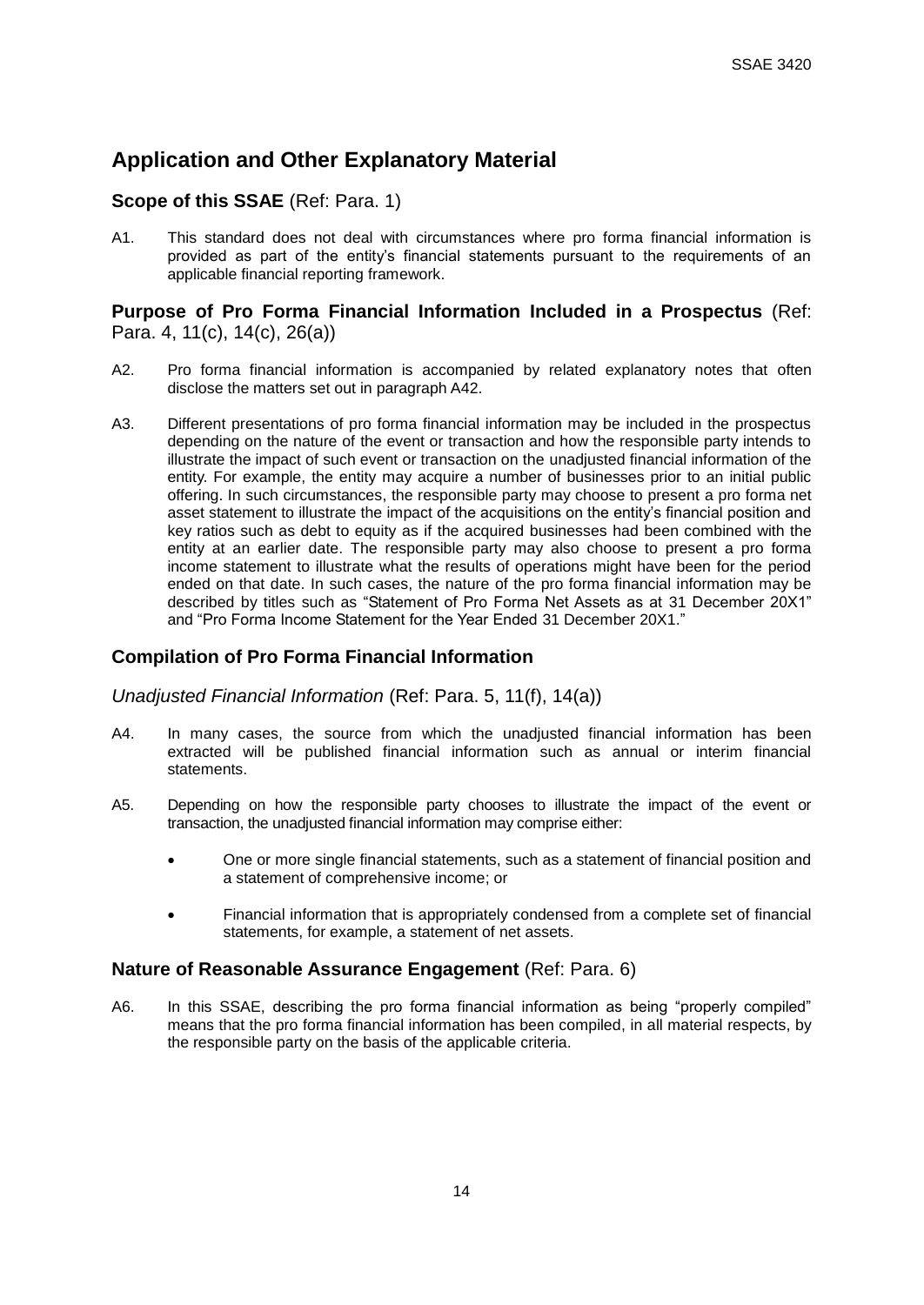# **Definitions**

## *Applicable Criteria* (Ref: Para. 11(a))

- A7. Where established criteria for compiling the pro forma financial information do not exist, the responsible party will have developed the criteria based on, for example, practice in a particular industry or the criteria of a jurisdiction that has developed established criteria, and disclosed that fact.
- A8. The applicable criteria for compiling the pro forma financial information will be suitable in the circumstances if they meet the benchmarks set out in paragraph 14.
- A9. Accompanying explanatory notes may include some additional detail about the criteria to describe how they illustrate the effects of the particular event or transaction. This may include, for example:
	- The date at which the event is assumed to have occurred or the transaction been undertaken.
	- The approach used for allocating income, overheads, assets and liabilities between relevant businesses in a divestment.

# **Engagement Acceptance**

#### *Capabilities and Competence to Perform the Engagement* (Ref: Para. 13(a))

- A10. The ACRA Code requires the practitioner to maintain appropriate professional knowledge and skill, including an awareness and understanding of relevant technical, professional and business developments, in order to provide competent professional service<sup>8</sup>. In the context of this requirement of the ACRA Code, relevant capabilities and competence to perform the engagement also include matters such as the following:
	- Knowledge and experience of the industry in which the entity operates;
	- An understanding of the relevant securities laws and regulations and related developments;
	- An understanding of the listing requirements of the relevant securities exchange and of capital market transactions such as mergers, acquisitions and securities offerings;
	- Familiarity with the process of preparing a prospectus and listing securities on the securities exchange; and
	- Knowledge of the financial reporting frameworks used in the preparation of the sources from which the unadjusted financial information and, if applicable, the acquiree's financial information have been extracted.

## *The Responsible Party's Responsibilities* (Ref: Para. 13(g))

A11. An engagement in accordance with this SSAE is conducted on the premise that the responsible party has acknowledged and understands that it has the responsibilities set out in paragraph 13(g). In some jurisdictions, such responsibilities may be specified in the relevant law or regulation. In others, there may be little or no legal or regulatory definition of such responsibilities. An assurance engagement to report on whether pro forma financial information has been compiled, in all material respects, on the basis of the applicable criteria is based on the assumption that:

<u>.</u>

<sup>8</sup> ACRA Code, paragraphs 130.1–130.3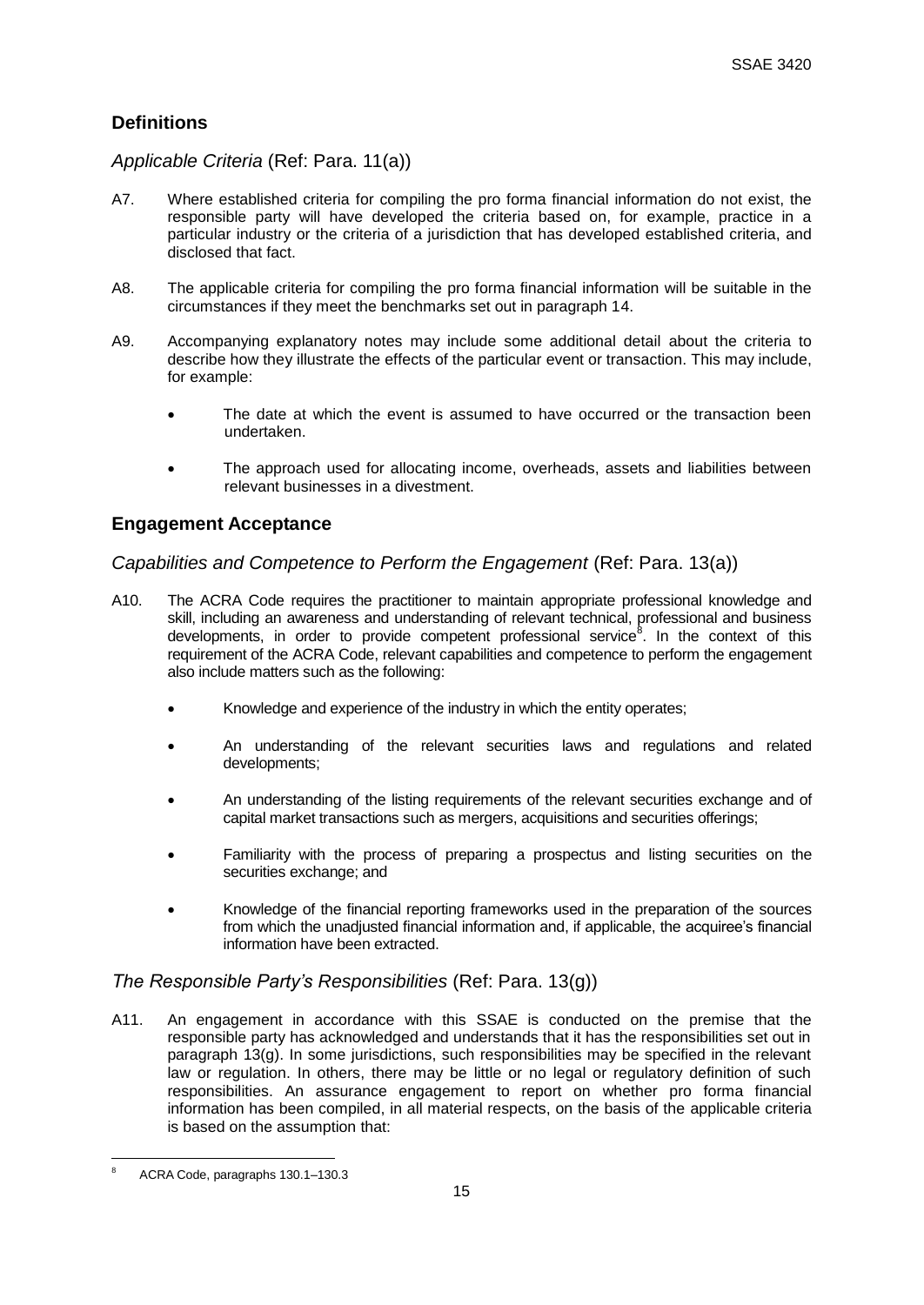- (a) The practitioner's role does not involve taking responsibility for compiling such information; and
- (b) The practitioner has a reasonable expectation of obtaining the information necessary for the engagement.

Accordingly, this premise is fundamental to the conduct of the engagement. To avoid misunderstanding, agreement is reached with the responsible party that it acknowledges and understands that it has such responsibilities as part of agreeing and recording the terms of the engagement as required by SSAE 3000 $^9$ .

A12. If law or regulation prescribes in sufficient detail the terms of the engagement, the practitioner need only record the fact that such law or regulation applies and that the responsible party acknowledges and understands its responsibilities as set out in paragraph 13(g).

## **Planning and Performing the Engagement**

#### *Assessing the Suitability of the Applicable Criteria*

Directly Attributable Adjustments (Ref: Para. 14(b)(i), 22(a))

A13. It is necessary that the pro forma adjustments be directly attributable to the event or transaction to avoid the pro forma financial information reflecting matters that do not arise solely as a result of the event or that are not an integral part of the transaction. Directly attributable adjustments exclude those that relate to future events or are dependent on actions to be taken once the transaction has been completed, even if such actions are key to the entity entering into the transaction (for example, closing of redundant production sites after an acquisition).

#### Factually Supportable Adjustments (Ref: Para. 14(b)(ii), 22(b))

- A14. It is also necessary that the pro forma adjustments be factually supportable in order to provide a reliable basis for the pro forma financial information. Factually supportable adjustments are capable of objective determination. Sources of factual support for the pro forma adjustments include, for example:
	- Purchase and sale agreements.
	- Financing documents for the event or transaction, such as debt agreements.
	- Independent valuation reports.
	- Other documents relating to the event or transaction.
	- Published financial statements.
	- Other financial information disclosed in the prospectus.
	- Relevant legal or regulatory actions, such as in the area of taxation.
	- Employment agreements.
	- Actions of those charged with governance.

<u>.</u>

SSAE 3000, paragraph 10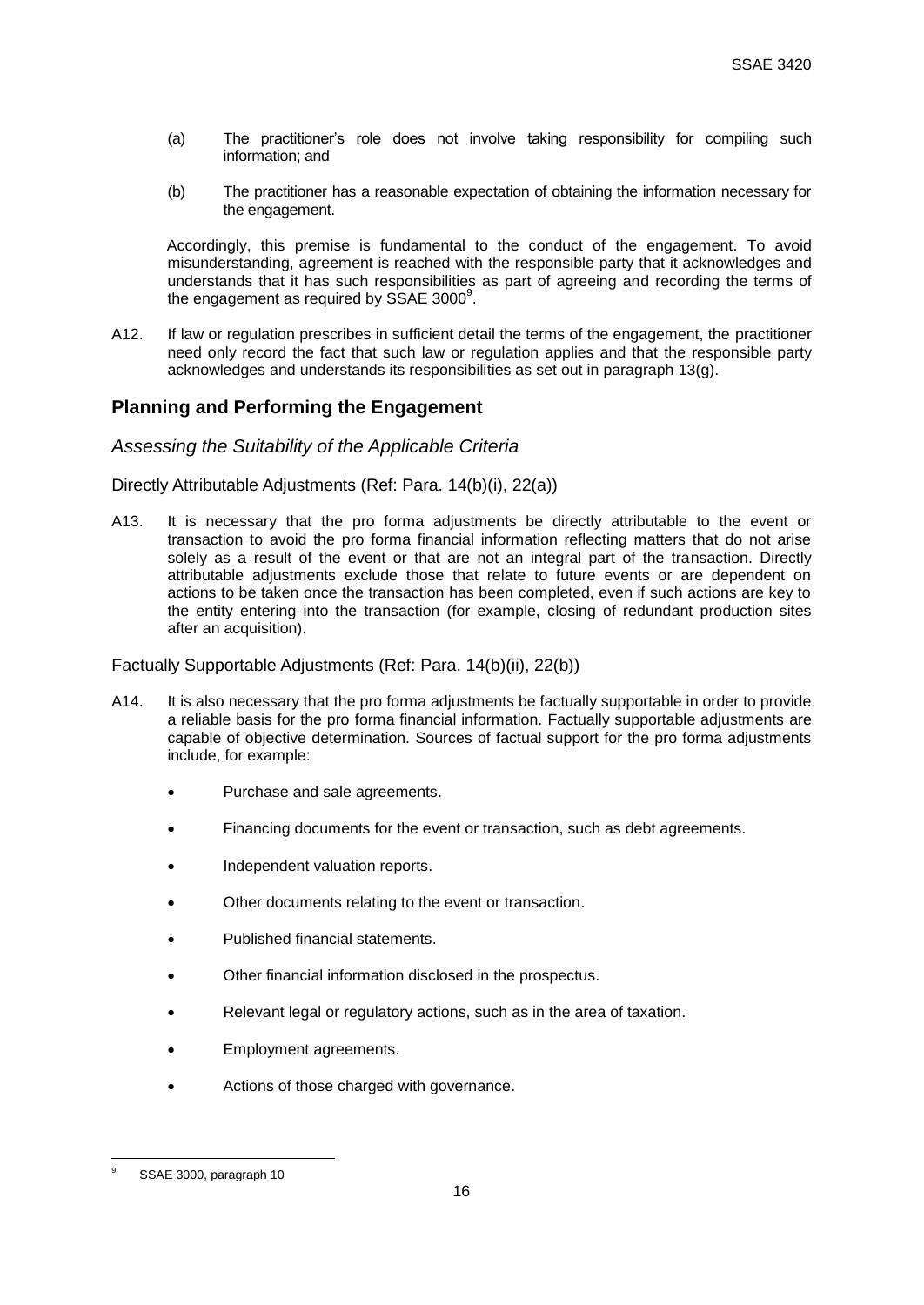Adjustments Consistent with the Entity's Applicable Financial Reporting Framework and Its Accounting Policies under that Framework (Ref: Para. 11(b)(ii), 14(b)(iii), 22(c))

- A15. For the pro forma financial information to be meaningful, it is necessary that the pro forma adjustments be consistent with the entity's applicable financial reporting framework and its accounting policies under that framework. In the context of a business combination, for example, compiling the pro forma financial information on the basis of the applicable criteria involves consideration of such matters as:
	- Whether differences exist between the acquiree's accounting policies and those of the entity; and
	- Whether accounting policies for transactions undertaken by the acquiree that the entity has not previously entered into are policies that the entity would have adopted for such transactions under its applicable financial reporting framework, taking into account the entity's particular circumstances.
- A16. Consideration of the appropriateness of the entity's accounting policies may also be necessary in some circumstances. For example, as part of the event or transaction, the entity may propose to issue complex financial instruments for the first time. If this is the case, it may be necessary to consider:
	- Whether the responsible party has selected appropriate accounting policies to be used in accounting for such financial instruments under its applicable financial reporting framework; and
	- Whether it has appropriately applied such policies in compiling the pro forma financial information.

#### *Materiality* (Ref: Para. 16)

- A17. Materiality with regard to whether the pro forma financial information has been compiled, in all material respects, on the basis of the applicable criteria does not depend on a single quantitative measure. Instead, it depends on the size and nature of the omission or inappropriate application of an element of the compilation as described in paragraph A18, whether or not intentional. Judgment about these aspects of size and nature will, in turn, depend on such matters as:
	- The context of the event or transaction;
	- The purpose for which the pro forma financial information is being compiled; and
	- The related engagement circumstances.

The determining factor could be the size or the nature of the matter, or a combination of both.

- A18. The risk of the pro forma financial information not being considered compiled, in all material respects, on the basis of the applicable criteria may arise when there is evidence of, for example:
	- Use of an inappropriate source from which to extract the unadjusted financial information.
	- Incorrect extraction of the unadjusted financial information from an appropriate source.
	- In relation to adjustments, the misapplication of accounting policies or the failure of the adjustments to be consistent with the entity's accounting policies.
	- Failure to make an adjustment required by the applicable criteria.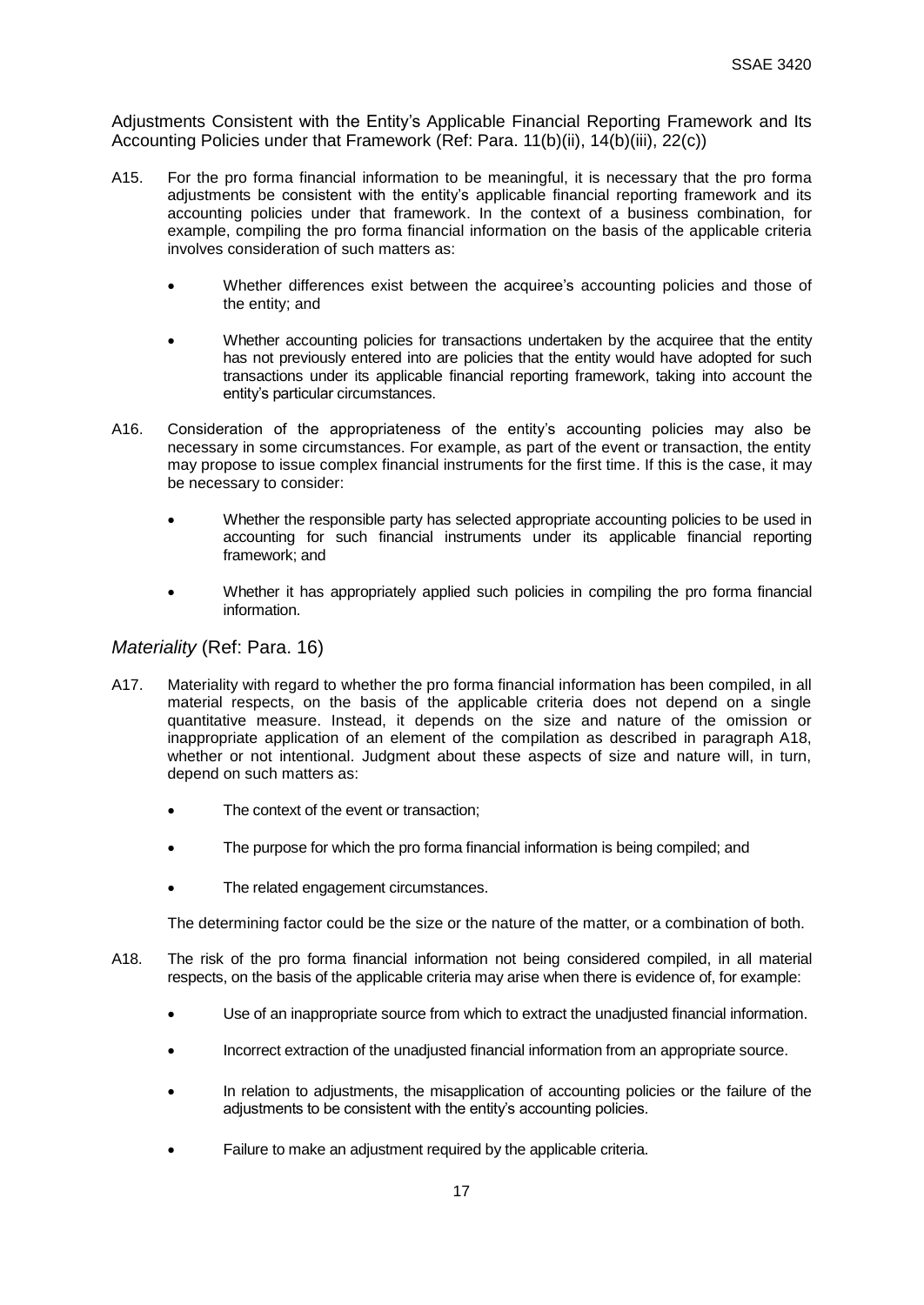- Making an adjustment that is not in accordance with the applicable criteria.
- A mathematical or clerical mistake in the calculations within the pro forma financial information.
- Inadequate, incorrect or omitted disclosures.

*Obtaining an Understanding of How the Responsible Party Has Compiled the Pro Forma Financial Information and Other Engagement Circumstances (Ref: Para. 17)* 

- A19. The practitioner may obtain this understanding through a combination of procedures such as:
	- Inquiring of the responsible party and other entity personnel involved in compiling the pro forma financial information.
	- Inquiring of other appropriate parties such as those charged with governance and the entity's advisors.
	- Reading relevant supporting documentation such as contracts or agreements.
	- Reading minutes of meetings of those charged with governance.

How the Responsible Party Has Compiled the Pro Forma Financial Information (Ref: Para. 17(b))

- A20. The practitioner may obtain an understanding of how the responsible party has compiled the pro forma financial information by considering, for example:
	- The source from which the unadjusted financial information has been extracted.
	- The steps taken by the responsible party to:
		- Extract the unadjusted financial information from the source.
		- Identify the appropriate pro forma adjustments, for example, how the responsible party has obtained acquiree financial information in compiling the pro forma financial information.
	- The responsible party's competence in compiling pro forma financial information.
	- The nature and extent of oversight by the responsible party of other entity personnel involved in compiling the pro forma financial information.
	- The responsible party's approach to identifying appropriate disclosures to support the pro forma financial information.
- A21. In a business combination or divestment, areas that may give rise to complexity in the compilation of the pro forma financial information include allocations of income, overheads, and assets and liabilities among or between the relevant businesses. Accordingly, it is important that the practitioner understand the responsible party's approach and criteria for such allocations and that the explanatory notes accompanying the pro forma financial information disclose these matters.

Nature of the Entity and Any Acquiree or Divestee (Ref: Para. 17(c))

A22. An acquiree may be an incorporated entity or a separately identifiable unincorporated operation within another entity such as a division, branch or line of business. A divestee may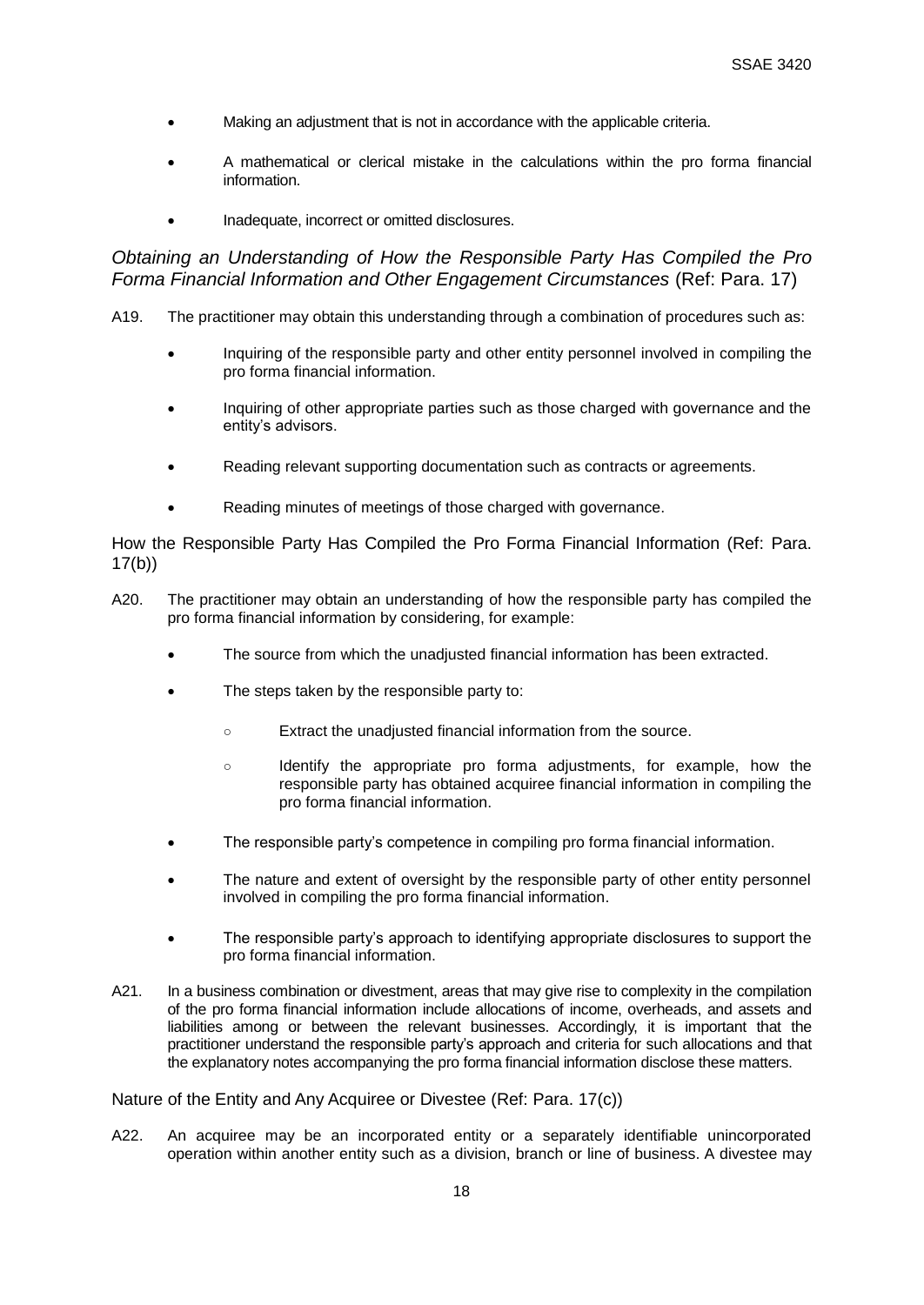be an incorporated entity such as a subsidiary or joint venture, or a separately identifiable unincorporated operation within the entity such as a division, branch or line of business.

A23. The practitioner may have all or part of the required understanding of the entity and any acquiree or divestee, and their respective environments, if the practitioner has audited or reviewed their financial information.

Relevant Industry, Legal and Regulatory, and Other External Factors (Ref: Para. 17(d))

- A24. Relevant industry factors include industry conditions such as the competitive environment, supplier and customer relationships, and technological developments. Examples of matters the practitioner may consider include:
	- The market and competition, including demand, capacity, and price competition.
	- Common business practices within the industry.
	- Cyclical or seasonal activity.
	- Product technology relating to the entity's products.
- A25. Relevant legal and regulatory factors include the legal and regulatory environment. This encompasses, among other matters, the applicable financial reporting framework in accordance with which the entity or, if applicable, the acquiree prepares its periodic financial information, and the legal and political environment. Examples of matters the practitioner may consider include:
	- Industry-specific accounting practices.
	- Legal and regulatory framework for a regulated industry.
	- Legislation and regulation that significantly affect the entity's or, if applicable, the acquiree's or divestee's operations, including direct supervisory activities.
	- Taxation.
	- Government policies currently affecting the conduct of the entity's or, if applicable, the acquiree's or divestee's business, such as monetary policies (including foreign exchange controls), fiscal policies, financial incentives (for example, government aid programs), and tariffs or trade restrictions policies.
	- Environmental requirements affecting the entity's or acquiree's or divestee's industry and business.
- A26. Examples of other external factors affecting the entity and, if applicable, the acquiree or divestee that the practitioner may consider include the general economic conditions, interest rates and availability of financing, and inflation or currency revaluation.

*Obtaining Evidence about the Appropriateness of the Source from Which the Unadjusted Financial Information Has Been Extracted*

Relevant Factors to Consider (Ref: Para. 14(a), 18)

A27. Factors that affect the appropriateness of the source from which the unadjusted financial information has been extracted include whether there is an audit or review report on the source and whether the source: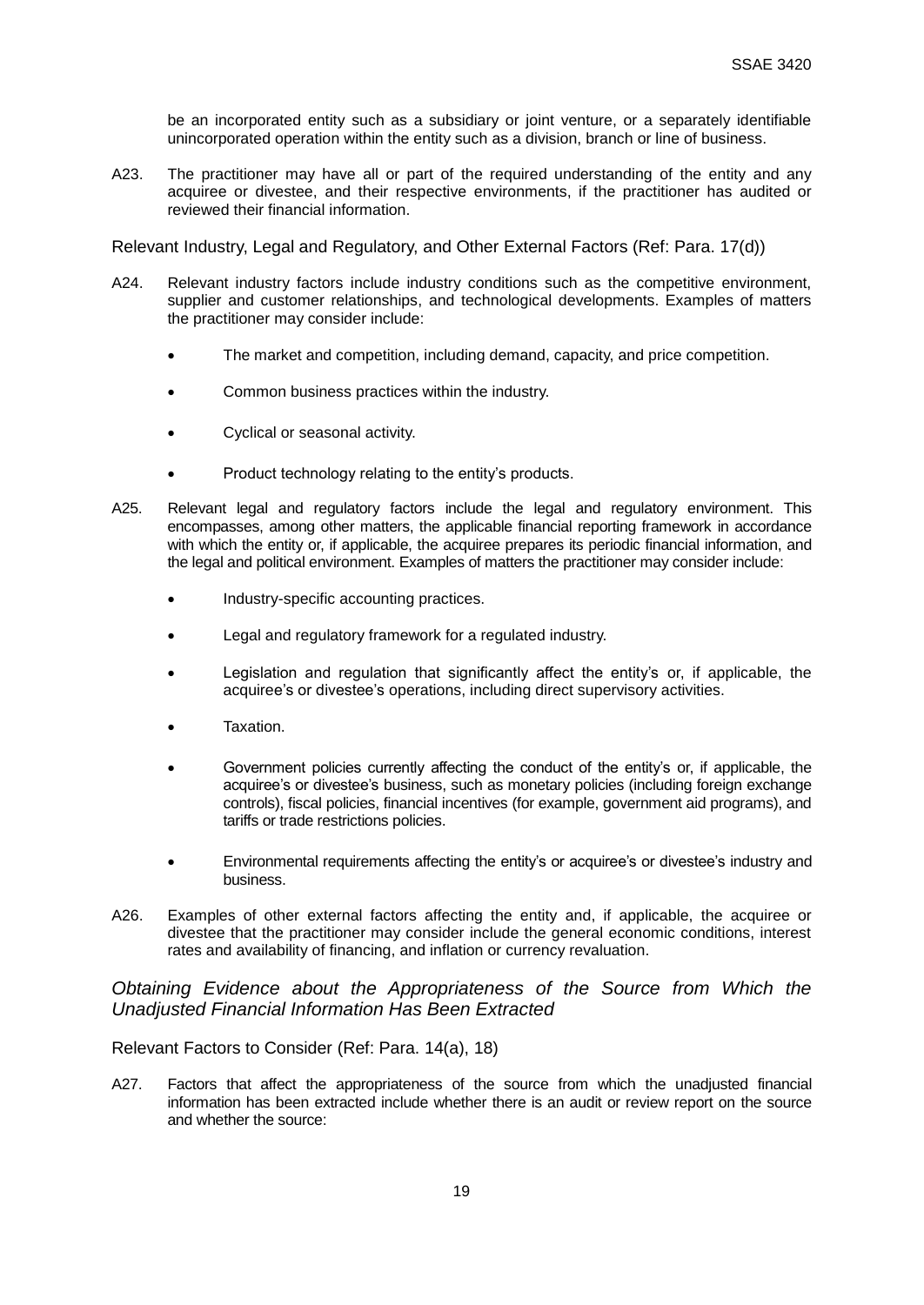- Is permitted or specifically prescribed by the relevant law or regulation, is permitted by the relevant securities exchange with which the prospectus is to be filed, or is used as such under normal market custom and practice.
- Is clearly identifiable.
- Represents a reasonable starting point for compiling the pro forma financial information in the context of the event or transaction, including whether it is consistent with the entity's accounting policies and is at an appropriate date or covers an appropriate period.
- A28. An audit or review report on the source from which the unadjusted financial information has been extracted may have been issued by another practitioner. In this situation, the need by the practitioner reporting under this SSAE for an understanding of the entity and its accounting and financial reporting practices pursuant to the requirements of paragraphs 17(c) and (e), and to be satisfied that the source from which the unadjusted financial information has been extracted is appropriate, is not diminished.

No Audit or Review Report on the Source from Which the Unadjusted Financial Information Has Been Extracted (Ref: Para. 19)

- A29. When there is no audit or review report on the source from which the unadjusted financial information has been extracted, it is necessary for the practitioner to perform procedures in relation to the appropriateness of that source. Factors that may affect the nature and extent of these procedures include, for example:
	- Whether the practitioner has previously audited or reviewed the entity's historical financial information, and the practitioner's knowledge of the entity from such engagement.
	- How recently the entity's historical financial information was audited or reviewed.
	- Whether the entity's financial information is subject to periodic review by the practitioner, for example, for purposes of meeting regulatory filing requirements.
- A30. The entity's financial statements for the period immediately preceding that of the source from which the unadjusted financial information has been extracted are likely to have been audited or reviewed, even if the source from which the unadjusted financial information has been extracted itself is not. For example, the source from which the unadjusted financial information has been extracted may be interim financial statements that have not been audited or reviewed whereas the entity's financial statements for the immediately preceding financial year may have been audited. In such a case, procedures that the practitioner may perform, having regard to the factors in paragraph A29, in relation to the appropriateness of the source from which the unadjusted financial information has been extracted include:
	- Inquiring of the responsible party about:
		- The process by which the source has been prepared and the reliability of the underlying accounting records to which the source is agreed or reconciled.
		- Whether all transactions have been recorded.
		- Whether the source has been prepared in accordance with the entity's accounting policies.
		- Whether there have been any changes in accounting policies from the most recent audited or reviewed period and, if so, how such changes have been dealt with.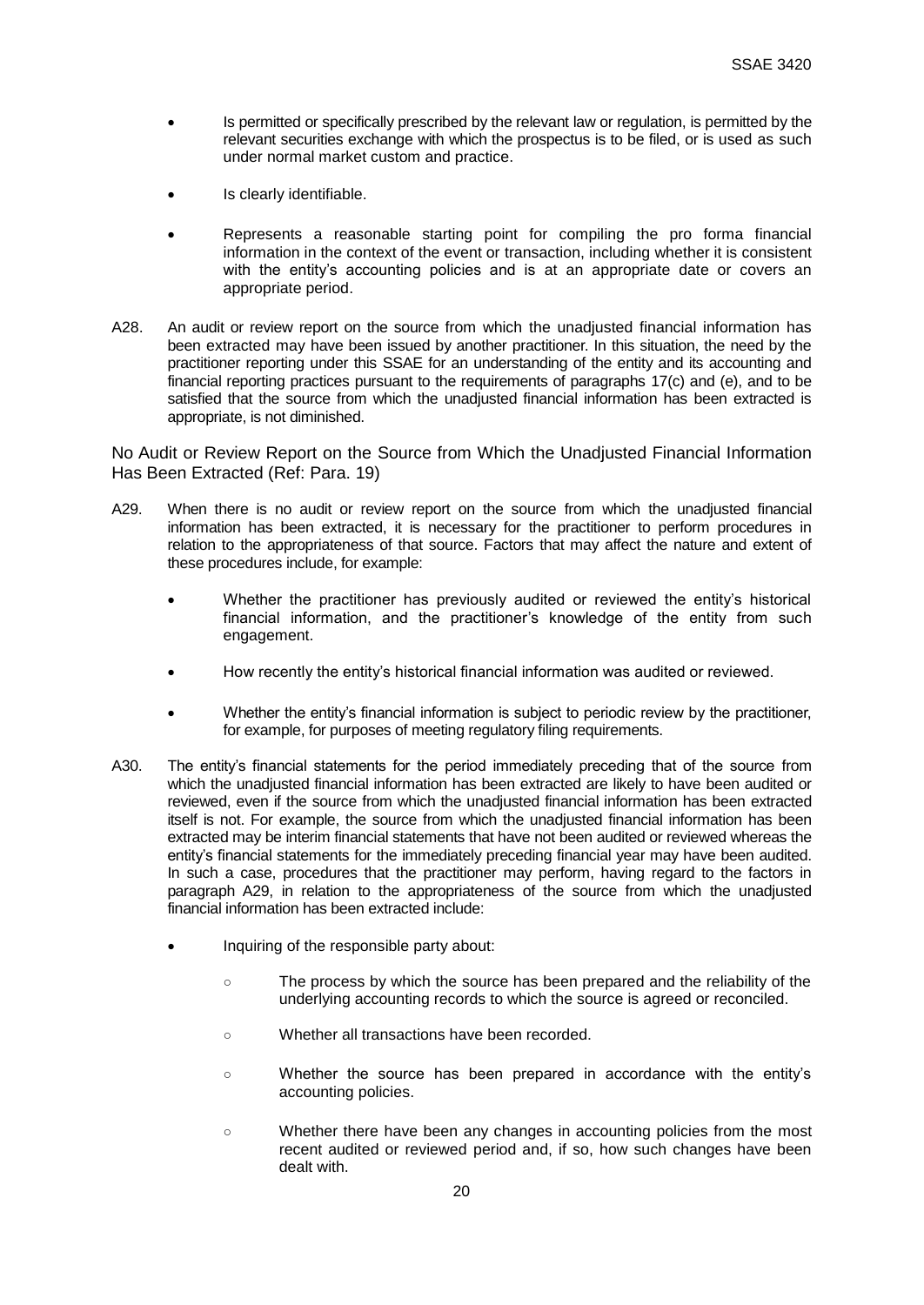- Its assessment of the risk that the source may be materially misstated as a result of fraud.
- The effect of changes in the entity's business activities and operations.
- If the practitioner has audited or reviewed the immediately preceding annual or interim financial information, considering the findings of such audit or review and whether these might indicate any issues with the preparation of the source from which the unadjusted financial information has been extracted.
- Corroborating the information provided by the responsible party in response to the practitioner's inquiries when the responses appear inconsistent with the practitioner's understanding of the entity or the engagement circumstances.
- Comparing the source with the corresponding prior period financial information and, as applicable, the immediately preceding annual or interim financial information, and discussing significant changes with the responsible party.

Historical financial information of the entity never audited or reviewed (Ref: Para. 13(e))

A31. Other than in the case of an entity formed for purposes of the transaction and which has never had any trading activity, it is unlikely that relevant law or regulation will permit an entity to issue a prospectus if its historical financial information has never been audited or reviewed.

#### *Obtaining Evidence about the Appropriateness of the Pro Forma Adjustments*

Identification of Appropriate Pro Forma Adjustments (Ref: Para. 21)

- A32. Informed by the practitioner's understanding of how the responsible party has compiled the pro forma financial information and other engagement circumstances, the practitioner may obtain evidence regarding whether the responsible party has appropriately identified the necessary pro forma adjustments through a combination of procedures such as:
	- Evaluating the reasonableness of the responsible party's approach to identifying the appropriate pro forma adjustments, for example, the method used in identifying appropriate allocations of income, overheads, assets and liabilities among the relevant businesses.
	- Inquiring of relevant parties within an acquiree regarding the approach to extracting the acquiree financial information.
	- Evaluating specific aspects of the relevant contracts, agreements or other documents.
	- Inquiring of the entity's advisors regarding specific aspects of the event or transaction and related contracts and agreements that are relevant to the identification of appropriate adiustments.
	- Evaluating relevant analyses and worksheets prepared by the responsible party and other entity personnel involved in compiling the pro forma financial information.
	- Obtaining evidence of the responsible party's oversight of other entity personnel involved in compiling the pro forma financial information.
	- Performing analytical procedures.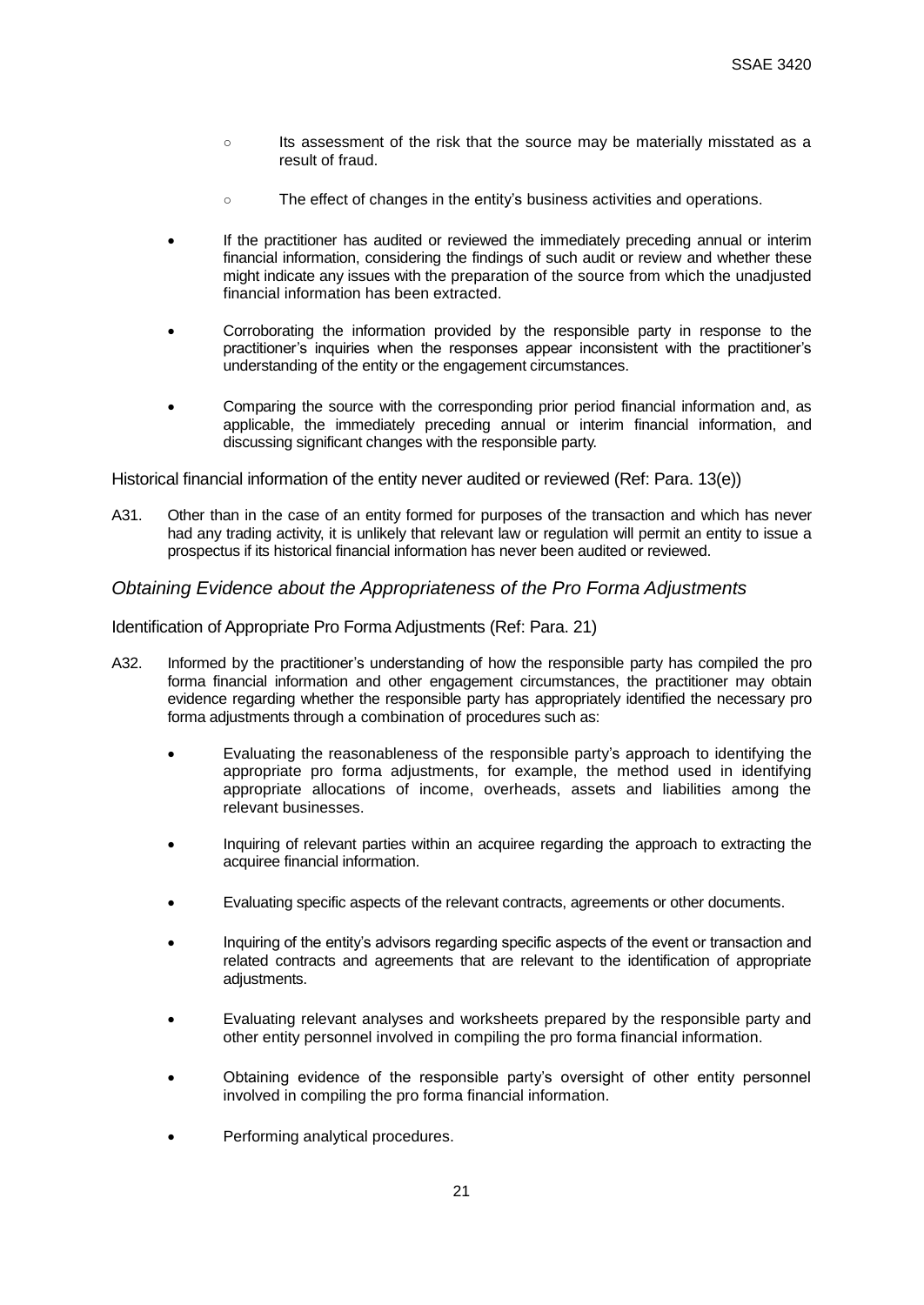Factual Support for Any Acquiree or Divestee Financial Information Included in the Pro Forma Adjustments (Ref: Para. 22(b))

Divestee financial information

- A33. In the case of a divestment, the divestee's financial information will be derived from the source from which the unadjusted financial information has been extracted, which will often be audited or reviewed. The source from which the unadjusted financial information has been extracted will therefore provide the basis for the practitioner to determine whether there is factual support for the divestee financial information. In such a case, matters to consider include, for example, whether income and expenses attributable to the divestee that are recorded at the consolidated level have been appropriately reflected in the pro forma adiustments.
- A34. Where the source from which the unadjusted financial information has been extracted has not been audited or reviewed, the practitioner may refer to the guidance in paragraphs A29–A30 in determining whether the divestee financial information is factually supportable.

#### Acquiree financial information

- A35. The source from which the acquiree financial information has been extracted may have been audited or reviewed. Where the source from which the acquiree financial information has been extracted has been audited or reviewed by the practitioner, the acquiree financial information will, subject to any implications arising from the circumstances addressed in paragraph 23, be factually supportable.
- A36. The source from which the acquiree financial information has been extracted may have been audited or reviewed by another practitioner. In this situation, the need by the practitioner reporting under this SSAE for an understanding of the acquiree and its accounting and financial reporting practices pursuant to the requirements of paragraphs 17(c) and (e), and to be satisfied that the acquiree financial information is factually supportable, is not diminished.
- A37. When the source from which the acquiree financial information has been extracted has not been audited or reviewed, it is necessary for the practitioner to perform procedures in relation to the appropriateness of that source. Factors that may affect the nature and extent of these procedures include, for example:
	- Whether the practitioner has previously audited or reviewed the acquiree's historical financial information, and the practitioner's knowledge of the acquiree from such engagement.
	- How recently the acquiree's historical financial information was audited or reviewed.
	- Whether the acquiree's financial information is subject to periodic review by the practitioner, for example, for purposes of meeting regulatory filing requirements.
- A38. The acquiree's financial statements for the period immediately preceding that of the source from which the acquiree financial information has been extracted often will have been audited or reviewed, even if the source from which the acquiree financial information has been extracted itself is not. In such a case, procedures that the practitioner may perform, having regard to the factors in paragraph A37, in relation to whether the acquiree financial information is factually supportable include:
	- Inquiring of the acquiree's management about:
		- The process by which the source from which the acquiree financial information has been extracted has been prepared and the reliability of the underlying accounting records to which the source is agreed or reconciled.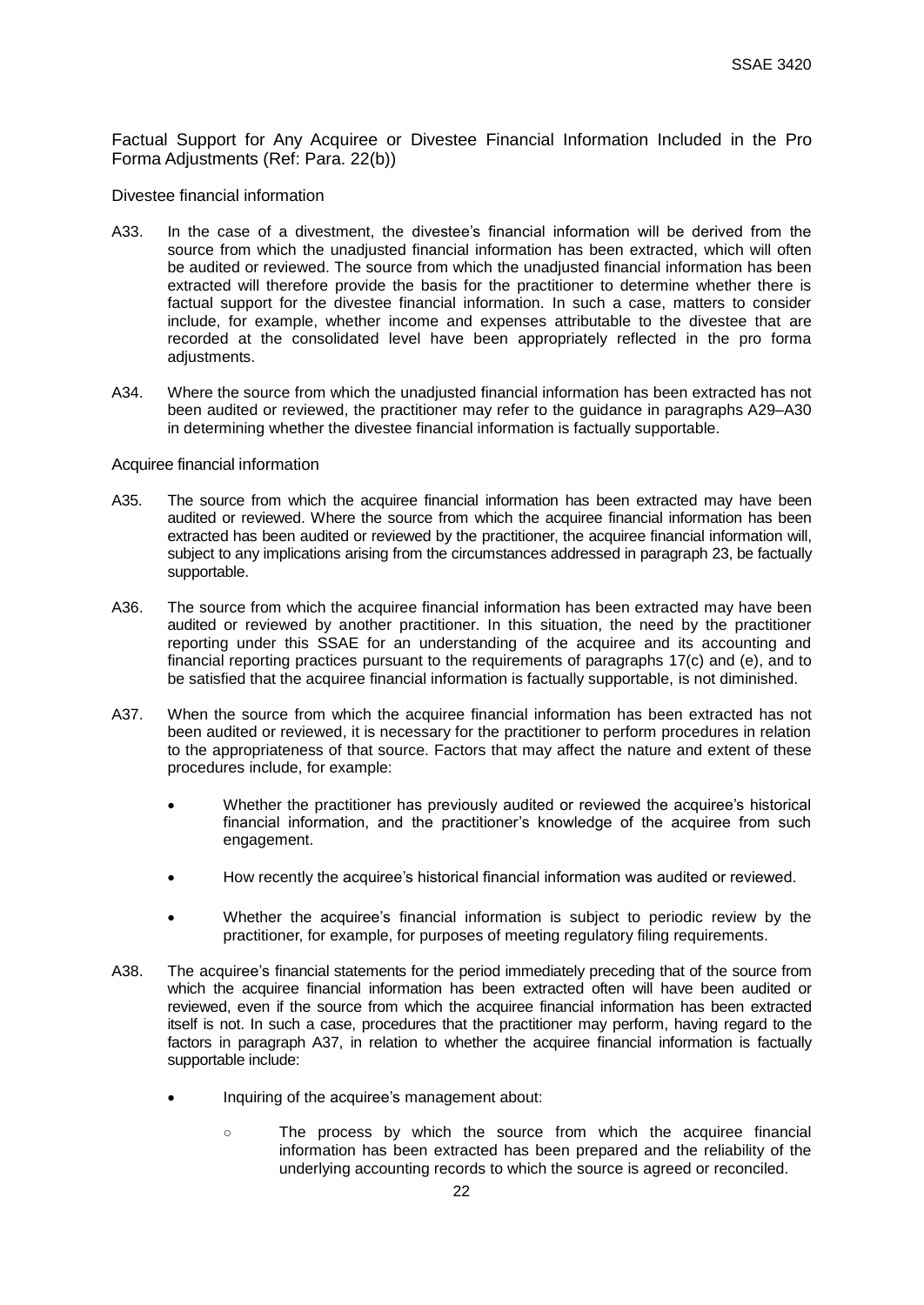- Whether all transactions have been recorded.
- Whether the source from which the acquiree financial information has been extracted has been prepared in accordance with the acquiree's accounting policies.
- Whether there have been any changes in accounting policies from the most recent audited or reviewed period and, if so, how such changes have been dealt with.
- Its assessment of the risk that the source from which the acquiree financial information has been extracted may be materially misstated as a result of fraud.
- The effect of changes in the acquiree's business activities and operations.
- If the practitioner has audited or reviewed the immediately preceding annual or interim financial information, considering the findings of such audit or review and whether these might indicate any issues with the preparation of the source from which the acquiree financial information has been extracted.
- Corroborating the information provided by the acquiree's management in response to the practitioner's inquiries when the responses appear inconsistent with the practitioner's understanding of the acquiree or the engagement circumstances.
- Comparing the source from which the acquiree financial information has been extracted with the corresponding prior period financial information and, as applicable, the immediately preceding annual or interim financial information, and discussing significant changes with the acquiree's management.

*Modified Audit Opinion or Review Conclusion, or Emphasis of Matter Paragraph, with Respect to the Source from Which the Unadjusted Financial Information Has Been Extracted or the Source from Which the Acquiree or Divestee Financial Information Has Been Extracted*

Potential Consequence (Ref: Para. 23(a))

A39. Not all modified audit opinions, review conclusions or Emphasis of Matter paragraphs with respect to either the source from which the unadjusted financial information has been extracted or the source from which the acquiree or divestee financial information has been extracted may necessarily affect whether the pro forma financial information can be compiled, in all material respects, on the basis of the applicable criteria. For example, a qualified audit opinion may have been expressed on the entity's financial statements because of the nondisclosure of remuneration for those charged with governance as required by the applicable financial reporting framework. If this is the case and these financial statements are used as the source from which the unadjusted financial information has been extracted, such qualification may have no consequence on whether pro forma net asset and income statements can be compiled, in all material respects, on the basis of the applicable criteria.

Further Appropriate Action (Ref: Para. 23(b), 24)

- A40. Further appropriate action that the practitioner may take includes, for example:
	- In relation to the requirement in paragraph 23(b):
		- Discussing the matter with the responsible party.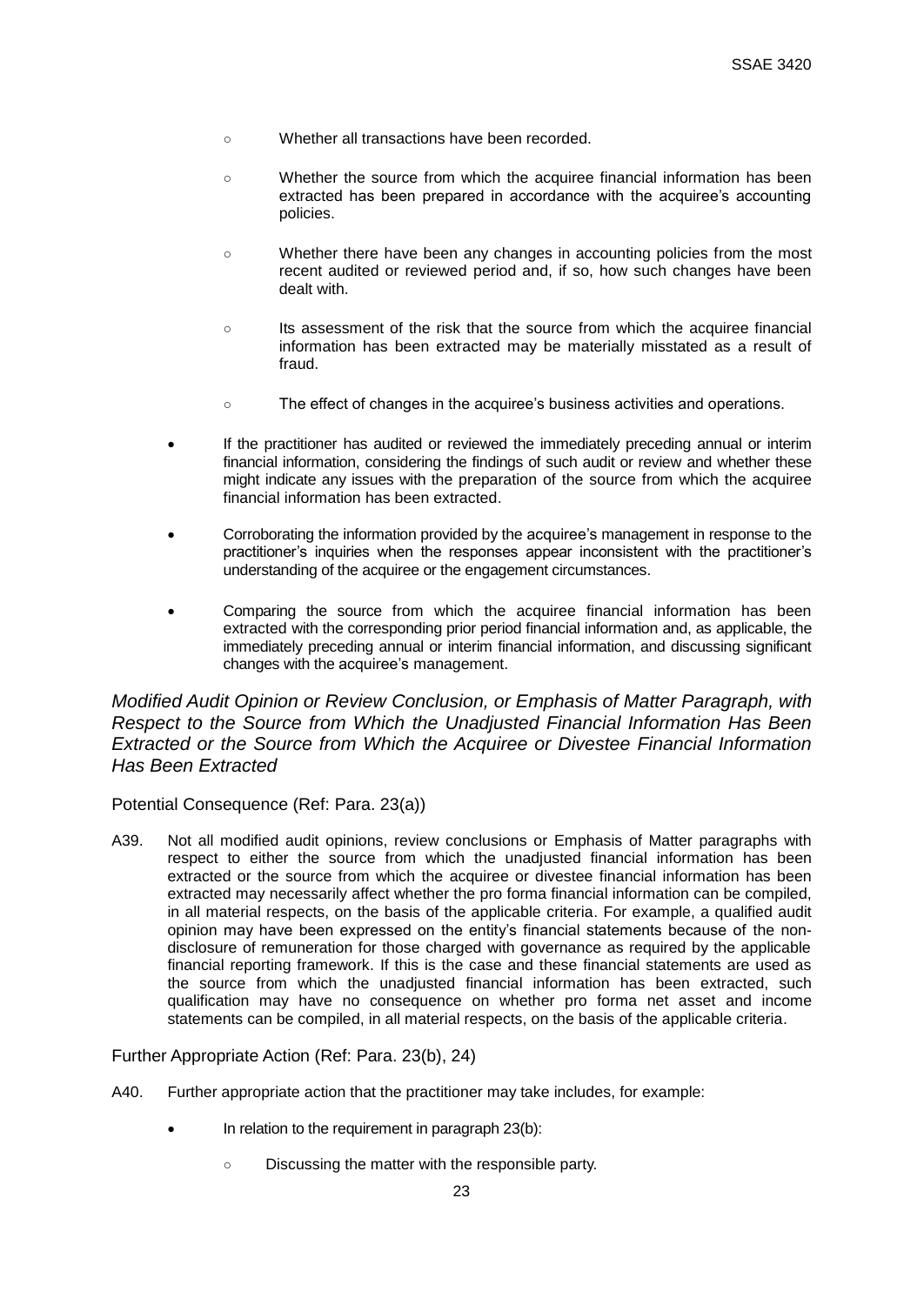- Where possible under relevant law or regulation, making a reference in the practitioner's report to the modified audit opinion, review conclusion, or the Emphasis of Matter paragraph, if, in the practitioner's professional judgment, the matter is of sufficient relevance and importance to users' understanding of the pro forma financial information.
- In relation to the requirement in paragraph 24, where possible under relevant law or regulation, modifying the practitioner's opinion.
- Where possible under relevant law or regulation, withholding the report or withdrawing from the engagement.
- Seeking legal advice.

## *Evaluating the Presentation of the Pro Forma Financial Information*

Avoiding Association with Misleading Financial Information (Ref: Para. 26(b))

- A41. The ACRA Code requires that a practitioner not knowingly be associated with reports, returns, communications or other information that the practitioner believes $10$ :
	- (a) Contain a materially false or misleading statement;
	- (b) Contain statements or information furnished recklessly; or
	- (c) Omit or obscure information required to be included where such omission or obscurity would be misleading.

Disclosures Accompanying the Pro Forma Financial Information (Ref: Para. 14(c), 26(c))

- A42. Appropriate disclosures may include matters such as:
	- The nature and purpose of the pro forma financial information, including the nature of the event or transaction, and the date at which such event is assumed to have occurred or transaction been undertaken;
	- The source from which the unadjusted financial information has been extracted, and whether or not an audit or review report on such a source has been published;
	- The pro forma adjustments, including a description and explanation of each adjustment. This includes, in the case of acquiree or divestee financial information, the source from which such information has been extracted and whether or not an audit or review report on such a source has been published;
	- If not publicly available, a description of the applicable criteria on the basis of which the pro forma financial information has been compiled; and
	- A statement to the effect that the pro forma financial information has been compiled for illustrative purposes only and that, because of its nature, it does not represent the entity's actual financial position, financial performance, or cash flows.

Relevant law or regulation may require these or other specific disclosures.

 $10$ ACRA Code, paragraph 110.2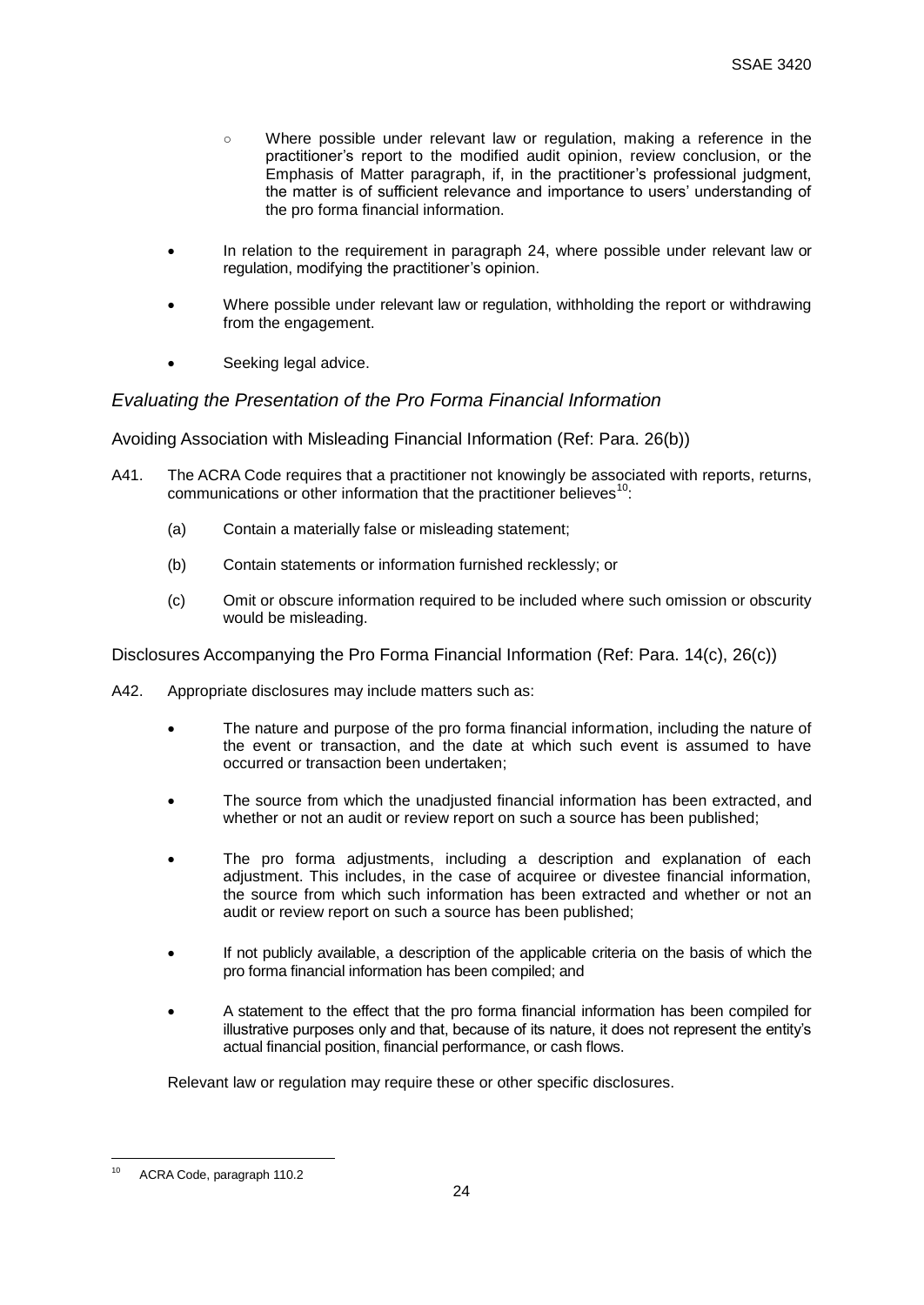#### Consideration of Significant Subsequent Events (Ref: Para. 26(d))

A43. As the practitioner is not reporting on the source from which the unadjusted financial information has been extracted, there is no requirement for the practitioner to perform procedures to identify events after the date of the source that require adjustment of, or disclosure in, such source. Nevertheless, it is necessary for the practitioner to consider whether any significant events subsequent to the date of the source from which the unadjusted financial information has been extracted have come to the practitioner's attention that may require reference to, or disclosure in, the explanatory notes to the pro forma financial information to avoid the latter being misleading. Such consideration is based on performing the procedures under this SSAE or the practitioner's knowledge of the entity and the engagement circumstances. For example, after the date of the source from which the unadjusted financial information has been extracted, the entity may have entered into a capital transaction involving the conversion of its convertible debt into equity, non-disclosure of which could result in the pro forma financial information being misleading.

Material Inconsistency with Other Information (Ref: Para. 27)

- A44. Further appropriate action that the practitioner may take if the responsible party refuses to revise the pro forma financial information or the other information as appropriate includes, for example:
	- Where possible under relevant law or regulation:
		- Describing the material inconsistency in the practitioner's report.
		- Modifying the practitioner's opinion.
		- Withholding the report or withdrawing from the engagement.
	- Seeking legal advice.

#### **Written Representations** (Ref: Para. 28(a))

A45. In some circumstances, the types of transactions involved may require the responsible party to select accounting policies for the pro forma adjustments that the entity has not previously had to articulate because it had no relevant transactions. In such a case, the practitioner may request the responsible party to expand the written representations to include confirmation that the selected accounting policies constitute the entity's adopted policies for such types of transactions.

## **Forming the Opinion**

#### *Assurance on Further Matters Required by the Relevant Law or Regulation* (Ref: Para. 29)

- A46. Relevant law or regulation may require the practitioner to express an opinion on matters other than whether the pro forma financial information has been compiled, in all material respects, on the basis of the applicable criteria. In some of these circumstances, it may not be necessary for the practitioner to perform additional procedures. For example, the relevant law or regulation may require the practitioner to express an opinion about whether the basis on which the responsible party has compiled the pro forma financial information is consistent with the entity's accounting policies. Compliance with the requirements in paragraphs 18 and 22(c) of this SSAE provides a basis for expressing such an opinion.
- A47. In other circumstances, the practitioner may need to perform additional procedures. The nature and extent of such additional procedures will vary with the nature of the other matters on which the relevant law or regulation requires the practitioner to express an opinion.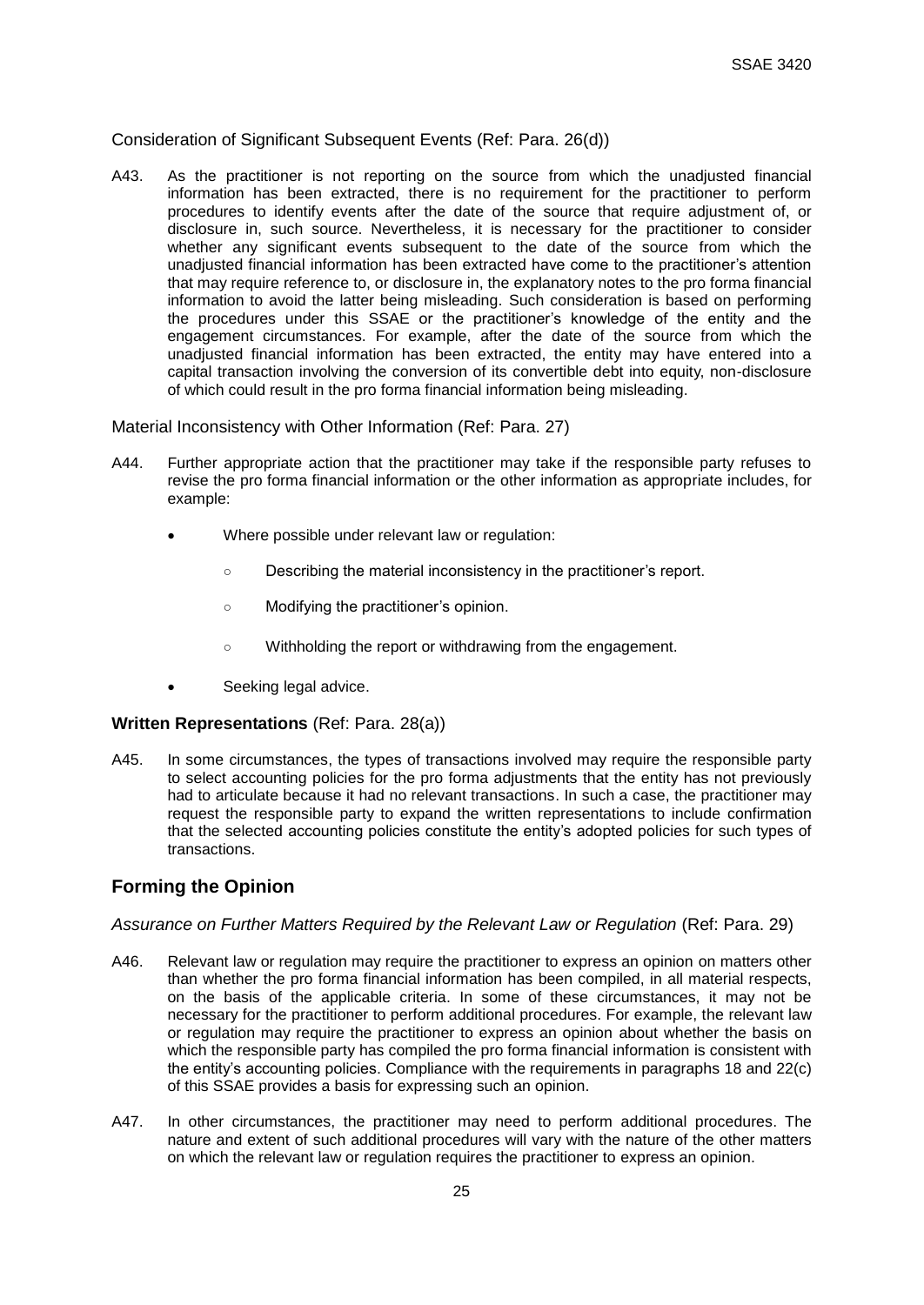#### Statement of the Practitioner's Responsibility for the Report

A48. The relevant law or regulation may require the practitioner to include in the practitioner's report an explicit statement asserting or confirming the practitioner's responsibility for the report. The inclusion of such an additional legal or regulatory statement in the practitioner's report is not incompatible with the requirements of this SSAE.

#### *Disclosure of the Applicable Criteria* (Ref: Para. 30)

- A49. The responsible party need not repeat in the explanatory notes accompanying the pro forma financial information any criteria that are prescribed by the relevant law or regulation, or promulgated by an authorized or recognized standard-setting organization. Such criteria will be publicly available as part of the reporting regime and are therefore implicit in the responsible party's compilation of the pro forma financial information.
- A50. Where the responsible party has developed any specific criteria, it is necessary that those criteria be disclosed so that users may obtain a proper understanding of how the pro forma financial information has been compiled by the responsible party.

## **Preparing the Assurance Report**

*Title* (Ref: Para. 35(a))

A51. A title indicating that the report is the report of an independent practitioner, for example, "Independent Practitioner's Assurance Report on the Compilation of Pro Forma Financial Information Included in a Prospectus," affirms that the practitioner has met all of the relevant ethical requirements regarding independence as required by SSAE 3000 $^{11}$ . This distinguishes the report of the independent practitioner from reports issued by others.

#### *Addressee(s)* (Ref: Para. 35(b))

A52. The relevant law or regulation may specify the addressee(s) of the report. Alternatively, the practitioner may agree with the entity who the addressee(s) will be as part of the terms of the engagement.

*Introductory Paragraphs* (Ref: Para. 35(c))

A53. As the pro forma financial information will be included in a prospectus that contains other information, the practitioner may consider, if the form of presentation allows, including a reference that identifies the section where the pro forma financial information is presented. This helps readers identify the pro forma financial information to which the practitioner's report relates.

#### *Opinion* (Ref: Para. 13(c), 35(h))

- A54. Whether the phrase "pro forma financial information has been compiled, in all material respects, on the basis of the [*applicable criteria*]," or the phrase "pro forma financial information has been properly compiled on the basis stated" is used to express the opinion in any particular jurisdiction is determined by the law or regulation governing reporting on pro forma financial information in that jurisdiction, or by generally accepted practice in that jurisdiction.
- A55. The relevant law or regulation in some jurisdictions may prescribe the wording of the practitioner's opinion in terms other than those specified above. Where this is the case, it may be necessary for the practitioner to exercise judgment to determine whether performing the procedures set out in this SSAE would enable the practitioner to express the opinion in the wording prescribed by law or regulation, or whether further procedures would be necessary.

 $11$ SSAE 3000, paragraph 4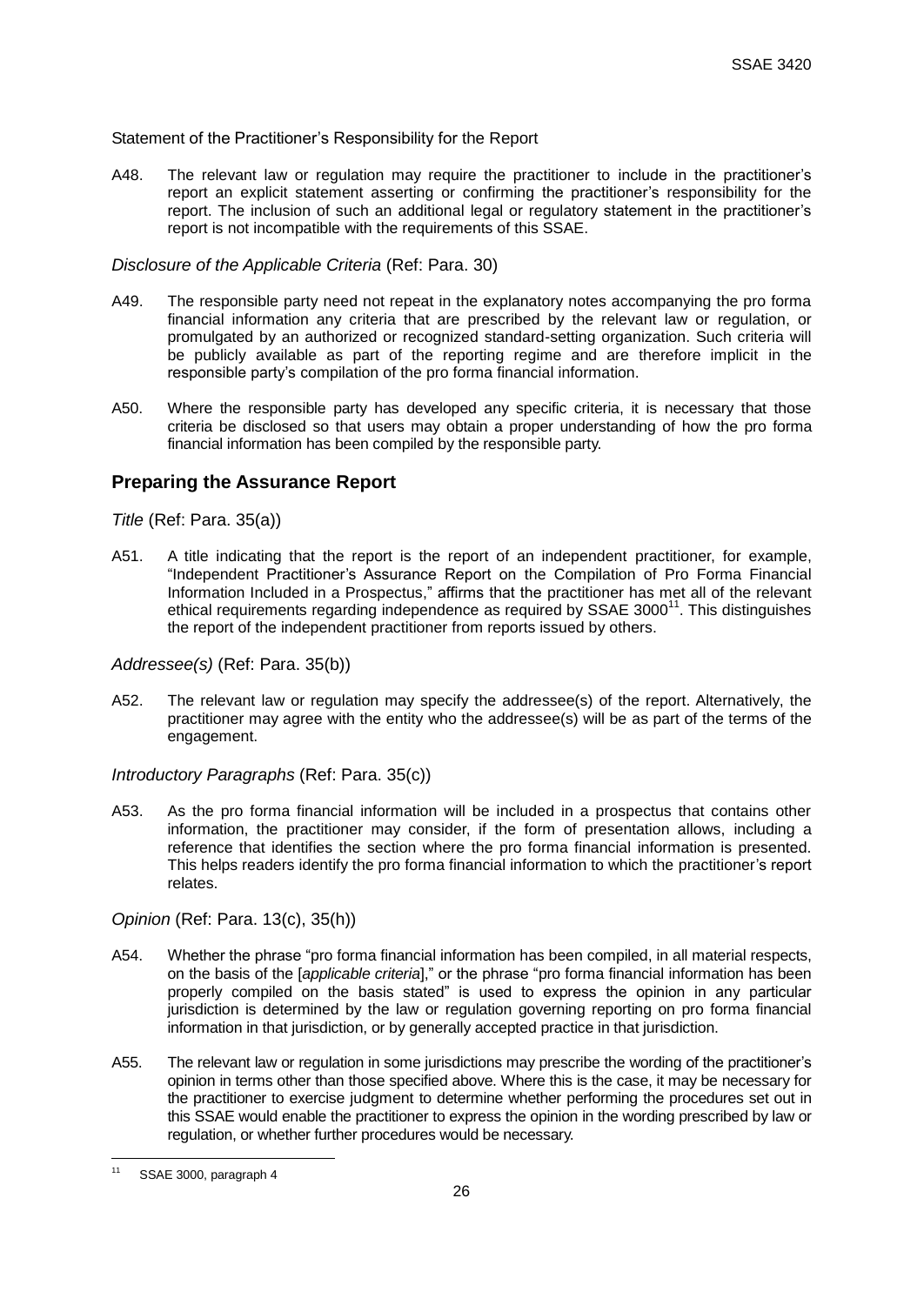A56. When the practitioner concludes that performing the procedures set out in this SSAE would be sufficient to enable the practitioner to express the opinion in the wording prescribed by law or regulation, it may be appropriate to regard that wording as being equivalent to the two alternative wordings of the opinion specified in this SSAE.

#### *Illustrative Report* (Ref: Para. 35)

A57. A practitioner's report with an unmodified opinion is set out in the Appendix.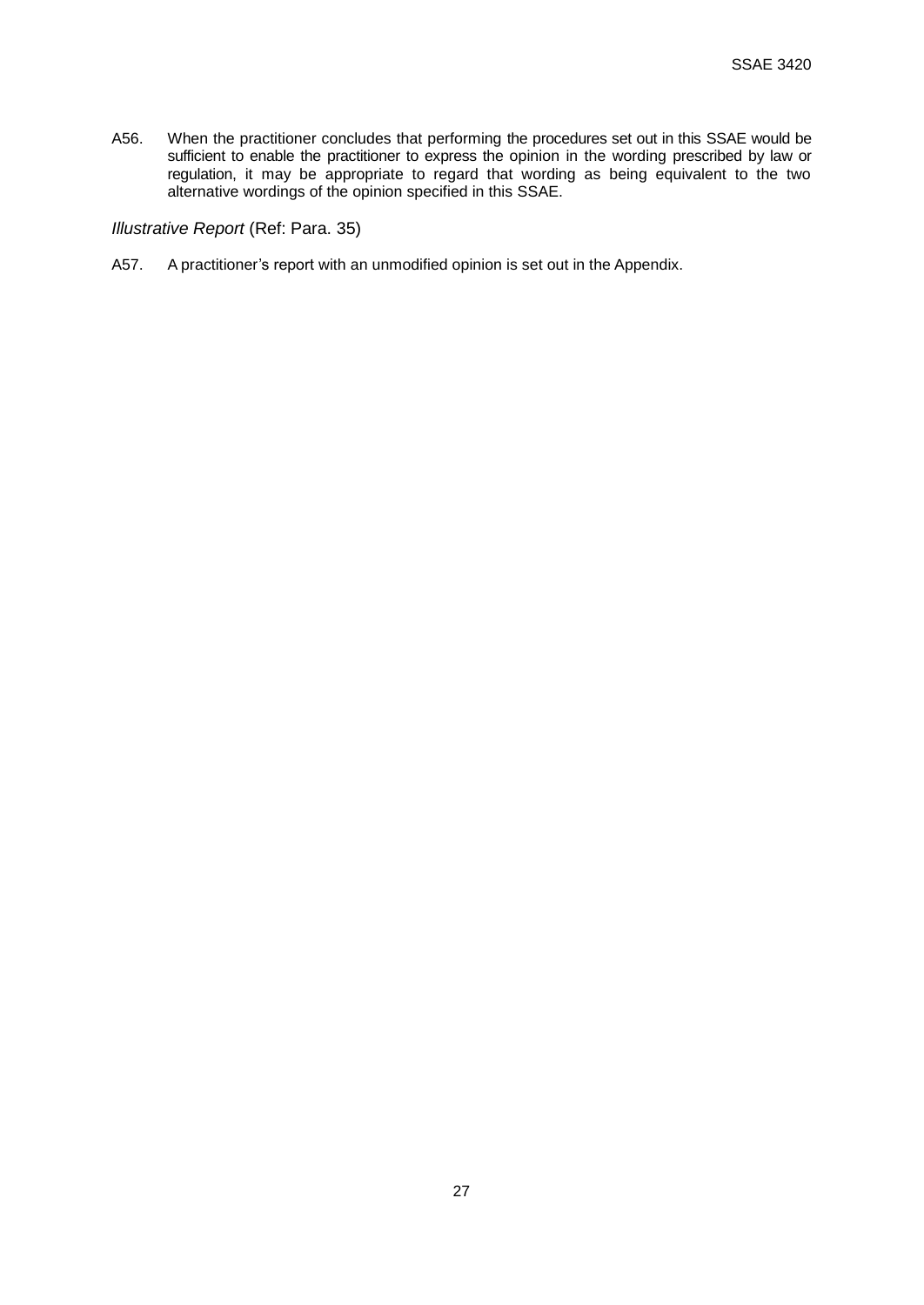# **Appendix**

(Ref: Para. A57)

## **Illustrative Practitioner's Report with an Unmodified Opinion**

INDEPENDENT PRACTITIONER'S ASSURANCE REPORT ON THE COMPILATION OF PRO FORMA FINANCIAL INFORMATION INCLUDED IN A PROSPECTUS

[Appropriate Addressee(s)]

## **Report on the Compilation of Pro Forma Financial Information Included in a Prospectus**

We have completed our assurance engagement to report on the compilation of pro forma financial information of ABC Company by [*the responsible party*]. The pro forma financial information consists of [the pro forma statement of financial position as at [date]], [the pro forma statement of comprehensive income for the period ended [date]], [the pro forma statement of cash flow for the period ended [date],] and related notes [as set out on pages xx–xx of the prospectus issued by the company]. The applicable criteria on the basis of which [*the responsible party*] has compiled the pro forma financial information are described in [Note X]]/[described in [Note X]].

The pro forma financial information has been compiled by [*the responsible party*] to illustrate the impact of the levent or transaction] [set out in Note X] on the [company's financial position as at *specify date*] [and] [the company's/its financial performance [and cash flows] for the period ended *specify date*] as if the [event or transaction] had taken place at [*specify date*] [and *specify date* respectively]. As part of this process, information about the company's [financial position], [financial performance] [and cash flows] has been extracted by [*the responsible party*] from the company's financial statements [for the period ended [date]], on which [[an audit]/[a review] report]/[no audit or review report] has been published $^{12}$ .

#### *[The Responsible Party's] Responsibility for the Pro Forma Financial Information*

[*The responsible party*] is responsible for compiling the pro forma financial information on the basis of the [*applicable criteria*].

#### *Practitioner's Responsibilities*

Our responsibility is to express an opinion about whether the pro forma financial information has been compiled, in all material respects, by [*the responsible party*] on the basis of the [*applicable criteria*].

We conducted our engagement in accordance with Singapore Standard on Assurance Engagements (SSAE) 3420, *Assurance Engagements to Report on the Compilation of Pro Forma Financial Information Included in a Prospectus*, issued by the Institute of Singapore Chartered Accountants. This standard requires that the practitioner comply with ethical requirements and plan and perform procedures to obtain reasonable assurance about whether [*the responsible party*] has compiled, in all material respects, the pro forma financial information on the basis of the [*applicable criteria*].

For purposes of this engagement, we are not responsible for updating or reissuing any reports or opinions on any historical financial information used in compiling the pro forma financial information, nor have we, in the course of this engagement, performed an audit or review of the financial information used in compiling the pro forma financial information.

The purpose of pro forma financial information included in a prospectus is solely to illustrate the impact of a significant event or transaction on unadjusted financial information of the entity as if the

 $12$ Where the audit or review report has been modified, reference may be made to where the modification has been described in the prospectus.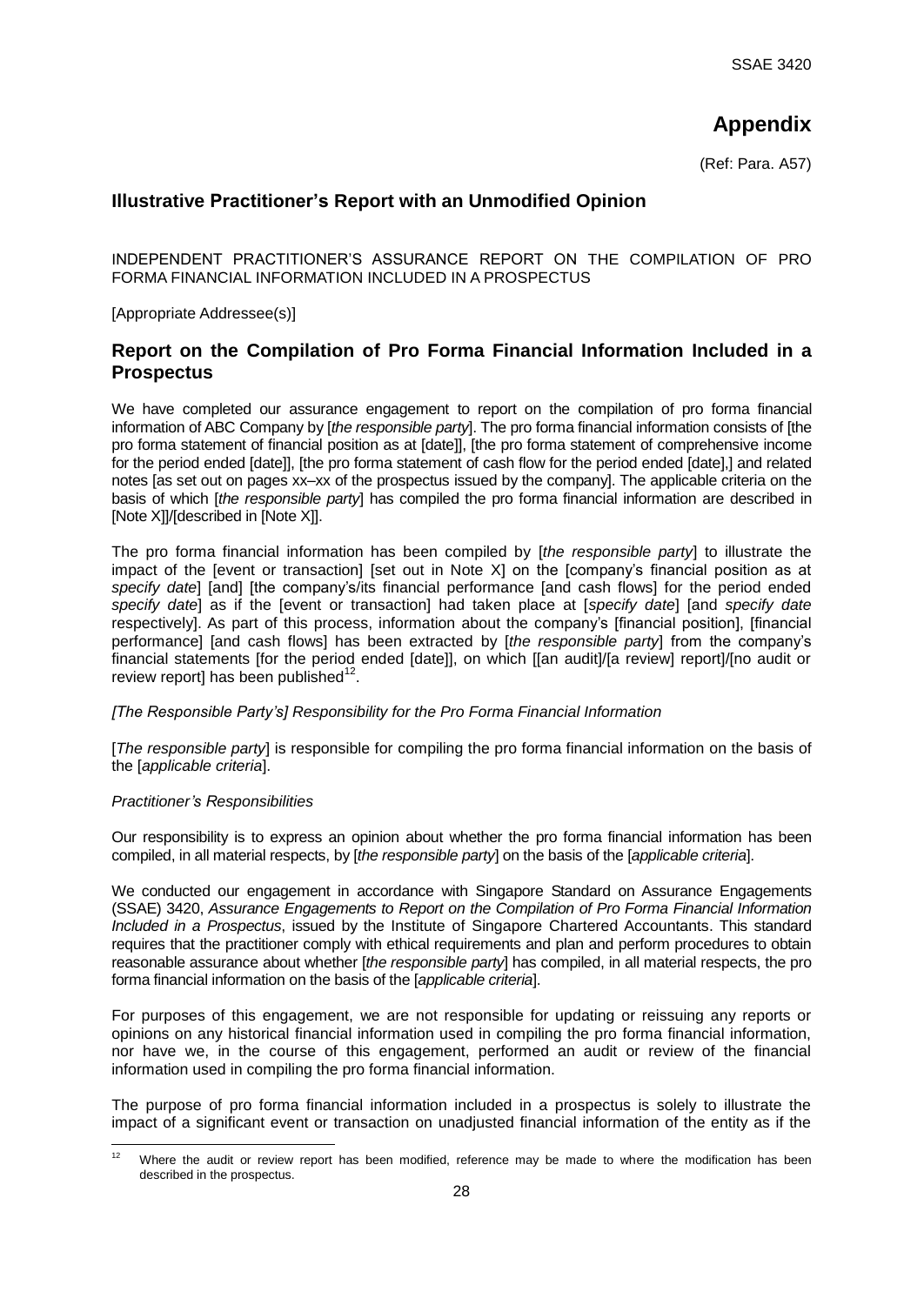event had occurred or the transaction had been undertaken at an earlier date selected for purposes of the illustration. Accordingly, we do not provide any assurance that the actual outcome of the event or transaction at [*specify date*] would have been as presented.

A reasonable assurance engagement to report on whether the pro forma financial information has been compiled, in all material respects, on the basis of the applicable criteria involves performing procedures to assess whether the applicable criteria used by [*the responsible party*] in the compilation of the pro forma financial information provide a reasonable basis for presenting the significant effects directly attributable to the event or transaction, and to obtain sufficient appropriate evidence about whether:

- The related pro forma adjustments give appropriate effect to those criteria; and
- The pro forma financial information reflects the proper application of those adjustments to the unadjusted financial information.

The procedures selected depend on the practitioner's judgment, having regard to the practitioner's understanding of the nature of the company, the event or transaction in respect of which the pro forma financial information has been compiled, and other relevant engagement circumstances.

The engagement also involves evaluating the overall presentation of the pro forma financial information.

We believe that the evidence we have obtained is sufficient and appropriate to provide a basis for our opinion.

#### *Opinion*

1

In our opinion:

- (a) The pro forma financial information has been compiled:
	- in a manner consistent with the accounting policies adopted by ABC Company in its latest audited financial statements, which are in accordance with [Singapore Financial Reporting Standards $]^{13}$ ;
	- (ii) on the basis of the applicable criteria stated in [Note X] of the pro forma financial information; and
- (b) each material adjustment made to the information used in the preparation of the pro forma financial information is appropriate for the purpose of preparing such unaudited financial information.

{In our opinion, [the pro forma financial information has been compiled, in all material respects, on the basis of the [*applicable criteria*]]/[the pro forma financial information has been properly compiled on the basis stated]. $3^{14}$ 

<sup>&</sup>lt;sup>13</sup> Insert applicable financial reporting framework.

<sup>14</sup> If the practitioner is required to issue a practitioner's report for the purpose of requirements other than that of the Securities and Futures (Offers of Investments) (Shares and Debentures) Regulations 2005 (SFR), this opinion paragraph should be used instead.